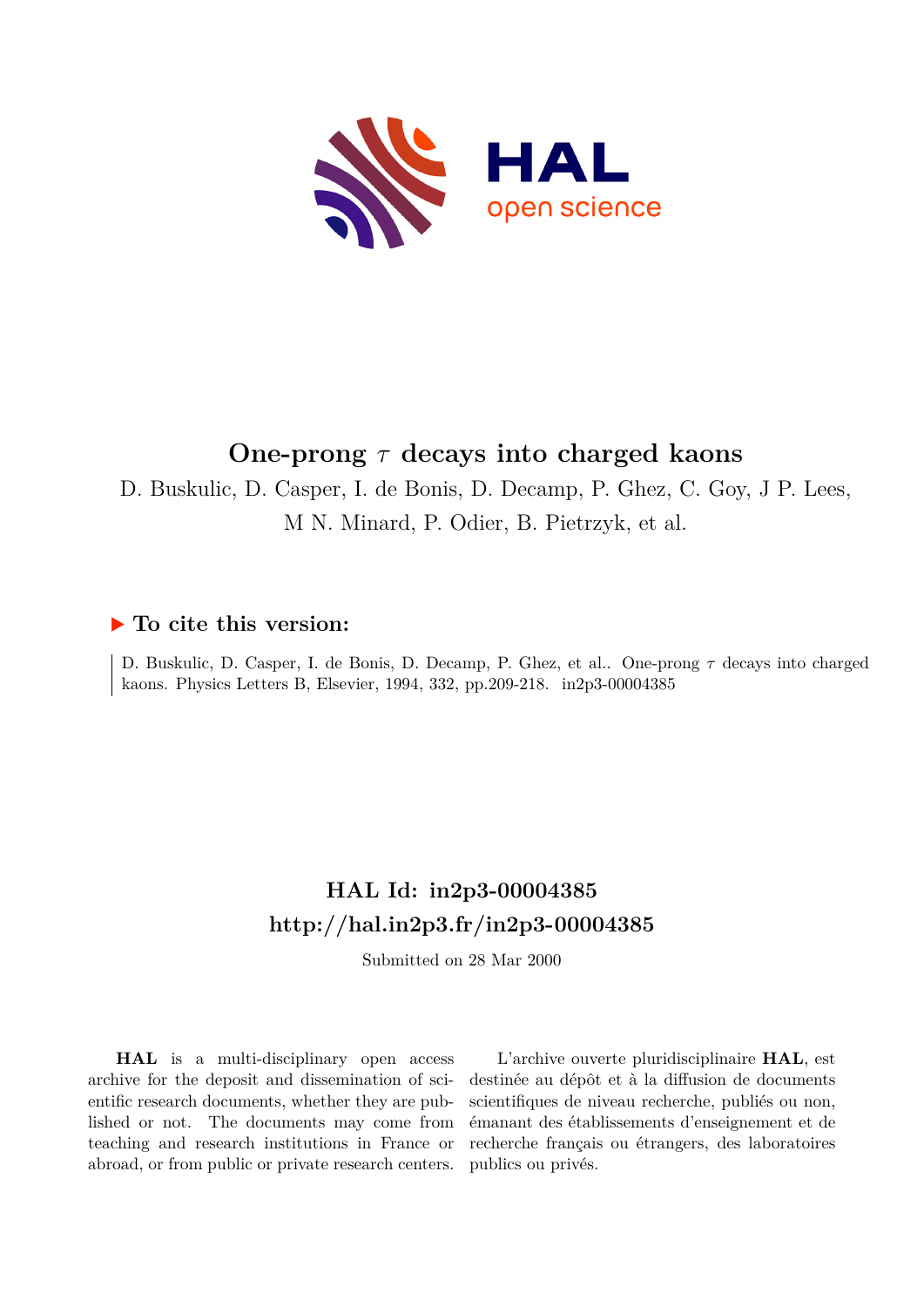CERN-PPE/94-58 7 April 1994

# One-Prong  $\tau$  Decays into Charged Kaons

The ALEPH Collaboration\*)

#### Abstract

From a sample of about 75000  $\tau$  decays measured in the ALEPH detector, 1-prong charged kaon decays are identied by the dE/dx measurement in the central detector. The resulting branching ratios for the inclusive and exclusive modes are :  $B(\tau \to \nu_{\tau} K^{-} \ge 0 \pi^{0} \ge 0 K^{0}) = (1.60 \pm 0.07 \pm 0.07)$  $(0.12)\%$ ,  $B(\tau \to \nu_{\tau}K)$  = (0.64  $\pm$  0.05  $\pm$  0.05)%,  $B(\tau \to \nu_{\tau}K)$   $\pi^{\circ})$  = (0.53  $\pm$  0.05  $\pm$  0.07)% and  $B(\tau \to \nu_{\tau} K \pi^* \tau^*) = (0.04 \pm 0.03 \pm 0.02)\%$ . Exclusive modes are corrected for measured  $K_L^*$ production. The rate for  $\tau \to \nu_\tau K^-$  agrees well with the prediction based on  $\tau - \mu$  universality.

(Submitted to Physics Letters B)

<sup>\*)</sup> see next pages for the list of authors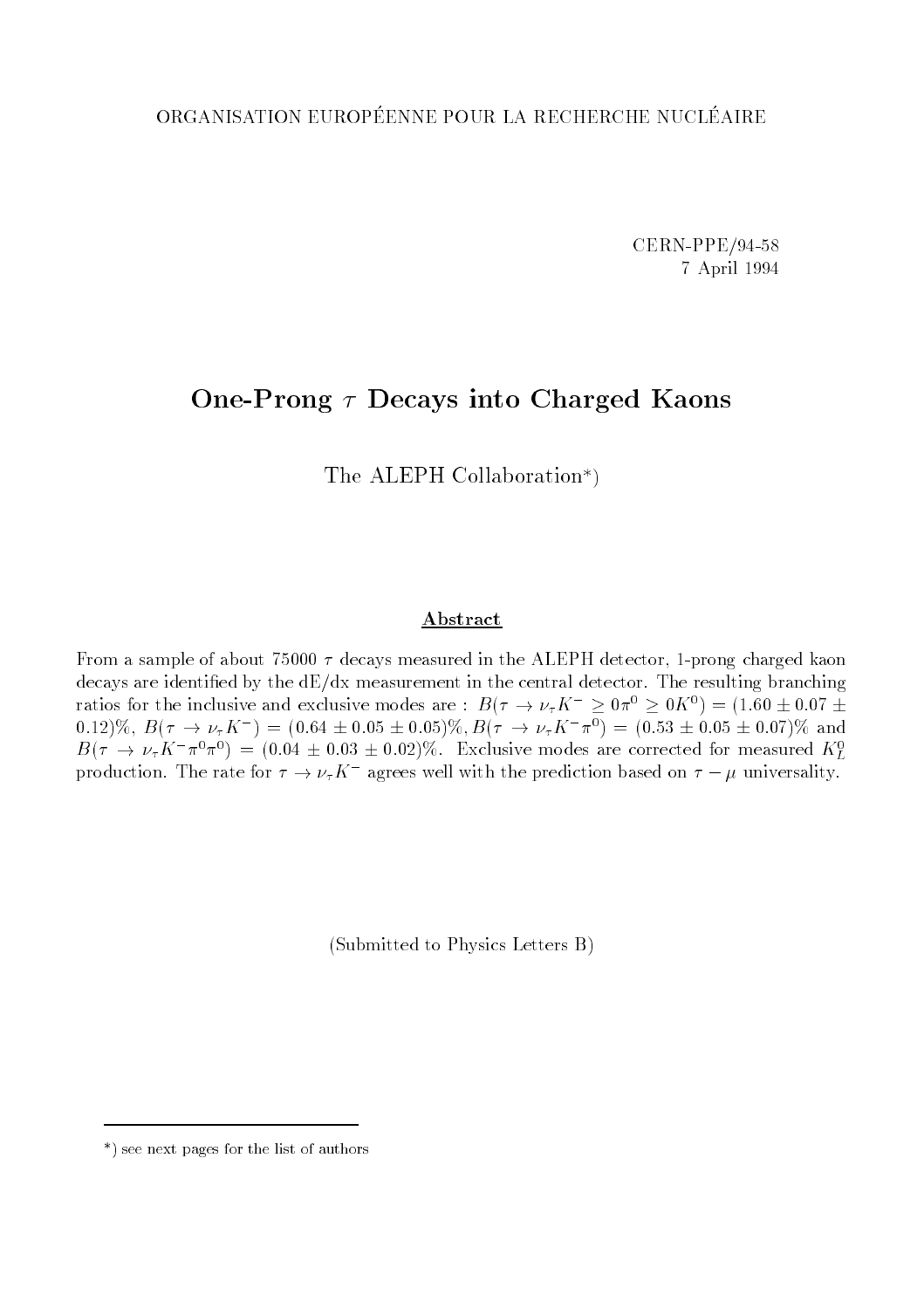D. Buskulic, D. Casper, I. De Bonis, D. Decamp, P. Ghez, C. Goy, J.-P. Lees, M.-N. Minard, P. Odier, B. Pietrzyk

Laboratoire de Physique des Particules (LAPP), INTP3-CNRS, 74019 Annecy-le-Vieux Cedex, France

F. Ariztizabal, M. Chmeissani, J.M. Crespo, I. Efthymiopoulos, E. Fernandez, M. Fernandez-Bosman,

V. Gaitan, Ll. Garrido,<sup>28</sup> M. Martinez, T. Mattison,<sup>29</sup> S. Orteu, A. Pacheco, C. Padilla, A. Pascual, F. Teubert

Institut de Fisica d'Altes Energies, Universitat Autonoma de Barcelona, 08193 Bellaterra (Barcelona), Spain7

D. Creanza, M. de Palma, A. Farilla, G. Iaselli, G. Maggi, N. Marinelli, S. Natali, S. Nuzzo, A. Ranieri, G. Raso, F. Romano, F. Ruggieri, G. Selvaggi, L. Silvestris, P. Tempesta, G. Zito

Dipartimento di Fisica, INFN Sezione di Bari, 70126 Bari, Italy

Y. Chai, D. Huang, X. Huang, J. Lin, T. Wang, Y. Xie, D. Xu, R. Xu, J. Zhang, L. Zhang, W. Zhao

Institute of High-Energy Physics, Academia Sinica, Beijing, The People's Republic of China<sup>8</sup>

E. Blucher,<sup>30</sup> G. Bonvicini, J. Boudreau,<sup>25</sup> P. Comas, P. Coyle, H. Drevermann, R.W. Forty, G. Ganis, C. Gay,3 M. Girone, R. Hagelberg, J. Harvey, R. Jacobsen, B. Jost, J. Knobloch, I. Lehraus, M. Maggi, C. Markou, P. Mato, H. Meinhard, A. Minten, R. Miquel, P. Palazzi, J.R. Pater, J.A. Perlas, P. Perrodo, J.-F. Pusztaszeri, F. Ranjard, L. Rolandi, J. Rothberg,<sup>2</sup> T. Ruan, M. Saich, D. Schlatter, M. Schmelling, F. Sefkow,<sup>6</sup> W. Tejessy, I.R. Tomalin, R. Veenhof, H. Wachsmuth, S. Wasserbaech,<sup>2</sup> W. Wiedenmann, T. Wildish, W. Witzeling, J. Wotschack

European Laboratory for Particle Physics (CERN), 1211 Geneva 23, Switzerland

Z. Ajaltouni, M. Bardadin-Otwinowska, A. Barres, C. Boyer, A. Falvard, P. Gay, C. Guicheney, P. Henrard, J. Jousset, B. Michel, J-C. Montret, D. Pallin, P. Perret, F. Podlyski, J. Proriol, F. Saadi

Laboratoire de Physique Corpusculaire, Universite Blaise Pascal, IN<sup>2</sup>P3-CNRS, Clermont-Ferrand, 63177 Aubiere, France

T. Fearnley, J.B. Hansen, J.D. Hansen, J.R. Hansen, P.H. Hansen, S.D. Johnson, R. Møllerud, B.S. Nilsson

Niels Bohr Institute, 2100 Copenhagen, Denmark<sup>9</sup>

A. Kyriakis, E. Simopoulou, I. Siotis, A. Vayaki, K. Zachariadou

Nuclear Research Center Demokritos (NRCD), Athens, Greece

J. Badier, A. Blondel, G. Bonneaud, J.C. Brient, P. Bourdon, G. Fouque, L. Passalacqua, A. Rouge, M. Rumpf, R. Tanaka, M. Verderi, H. Videau

Laboratoire de Physique Nucleaire et des Hautes Energies, Ecole Polytechnique, IN2P3 - CNRS, 91128 Palaiseau Cedex, France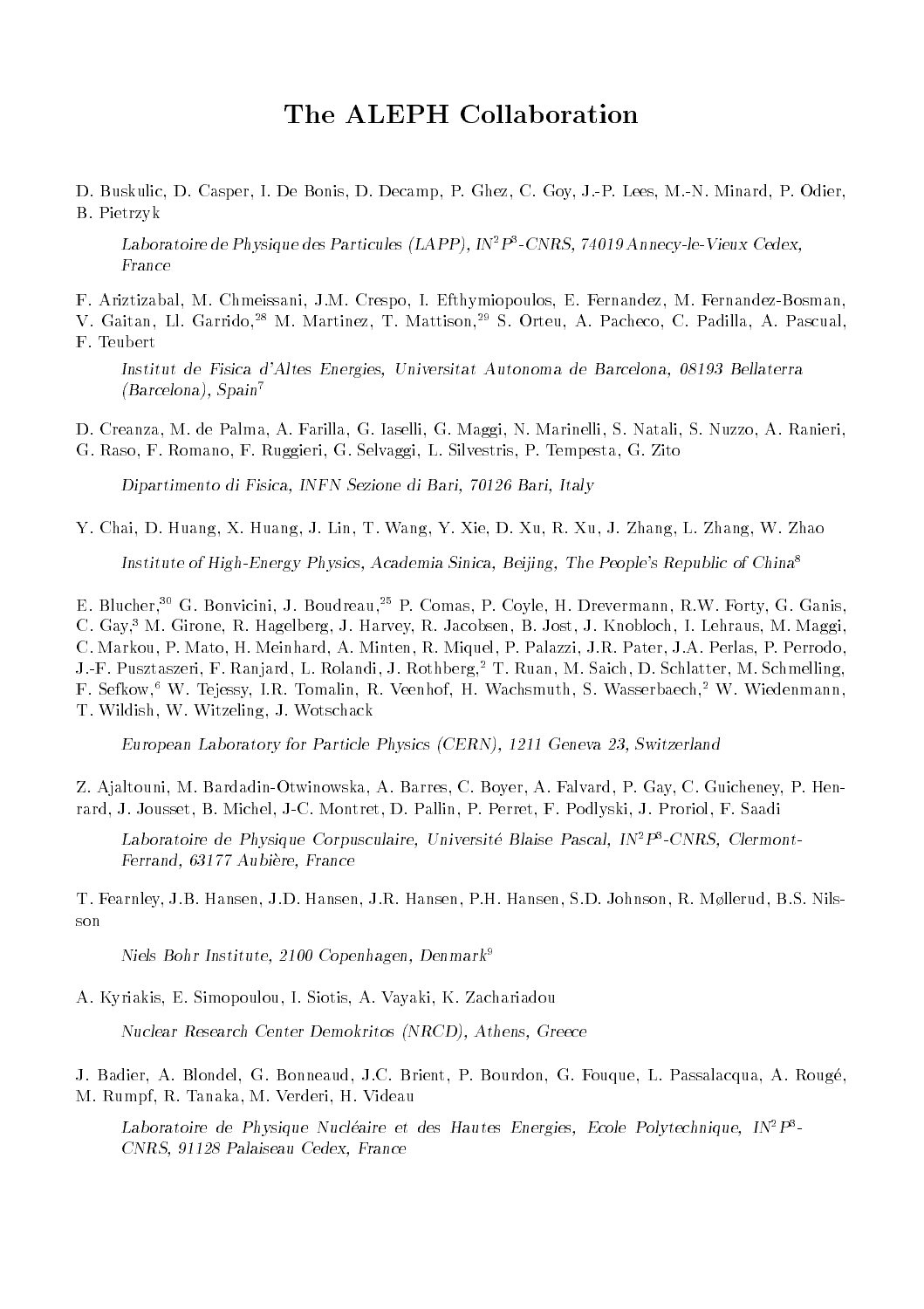D.J. Candlin, M.I. Parsons, E. Veitch

Department of Physics, University of Edinburgh, Edinburgh EH9 3JZ, United Kingdom<sup>10</sup>

E. Focardi, L. Moneta, G. Parrini

Dipartimento di Fisica, Universita di Firenze, INFN Sezione di Firenze, 50125 Firenze, Italy

M. Corden, M. Delfino,<sup>12</sup> C. Georgiopoulos, D.E. Jaffe, D. Levinthal<sup>15</sup>

Supercomputer Computations Research Institute, Florida State University, Tallahassee, FL 32306-4052, USA 13;14

A. Antonelli, G. Bencivenni, G. Bologna,<sup>4</sup> F. Bossi, P. Campana, G. Capon, F. Cerutti, V. Chiarella, G. Felici, P. Laurelli, G. Mannocchi,<sup>5</sup> F. Murtas, G.P. Murtas, M. Pepe-Altarelli, S. Salomone

Laboratori Nazionali dell'INFN (LNF-INFN), 00044 Frascati, Italy

P. Colrain, I. ten Have, I.G. Knowles, J.G. Lynch, W. Maitland, W.T. Morton, C. Raine, P. Reeves, J.M. Scarr, K. Smith, M.G. Smith, A.S. Thompson, S. Thorn, R.M. Turnbull

Department of Physics and Astronomy, University of Glasgow, Glasgow G12 8QQ,United  $Kingdom^{10}$ 

U. Becker, O. Braun, C. Geweniger, P. Hanke, V. Hepp, E.E. Kluge, A. Putzer,<sup>1</sup> B. Rensch, M. Schmidt, H. Stenzel, K. Tittel, M. Wunsch

Institut für Hochenergiephysik, Universität Heidelberg, 69120 Heidelberg, Fed. Rep. of  $Germanv^{16}$ 

R. Beuselinck, D.M. Binnie, W. Cameron, M. Cattaneo, D.J. Colling, P.J. Dornan, J.F. Hassard, N. Konstantinidis, A. Moutoussi, J. Nash, D.G. Payne, G. San Martin, J.K. Sedgbeer, A.G. Wright

Department of Physics, Imperial College, London SW7 2BZ, United Kingdom<sup>10</sup>

P. Girtler, D. Kuhn, G. Rudolph, R. Vogl

Institut für Experimentalphysik, Universität Innsbruck, 6020 Innsbruck, Austria<sup>18</sup>

C.K. Bowdery, T.J. Brodbeck, A.J. Finch, F. Foster, G. Hughes, D. Jackson, N.R. Keemer, M. Nuttall, A. Patel, T. Sloan, S.W. Snow, E.P. Whelan

Department of Physics, University of Lancaster, Lancaster LA1 4YB, United Kingdom<sup>10</sup>

A. Galla, A.M. Greene, K. Kleinknecht, J. Raab, B. Renk, H.-G. Sander, H. Schmidt, S.M. Walther, R. Wanke, B. Wolf

Institut für Physik, Universität Mainz, 55099 Mainz, Fed. Rep. of Germany<sup>16</sup>

A.M. Bencheikh, C. Benchouk, A. Bonissent, D. Calvet, J. Carr, C. Diaconu, F. Etienne, D. Nicod, P. Payre, L. Roos, D. Rousseau, P. Schwemling, M. Talby

Centre de Physique des Particules, Paculte des Sciences de Luminy, INPP-CNRS, 19200 Marseille, France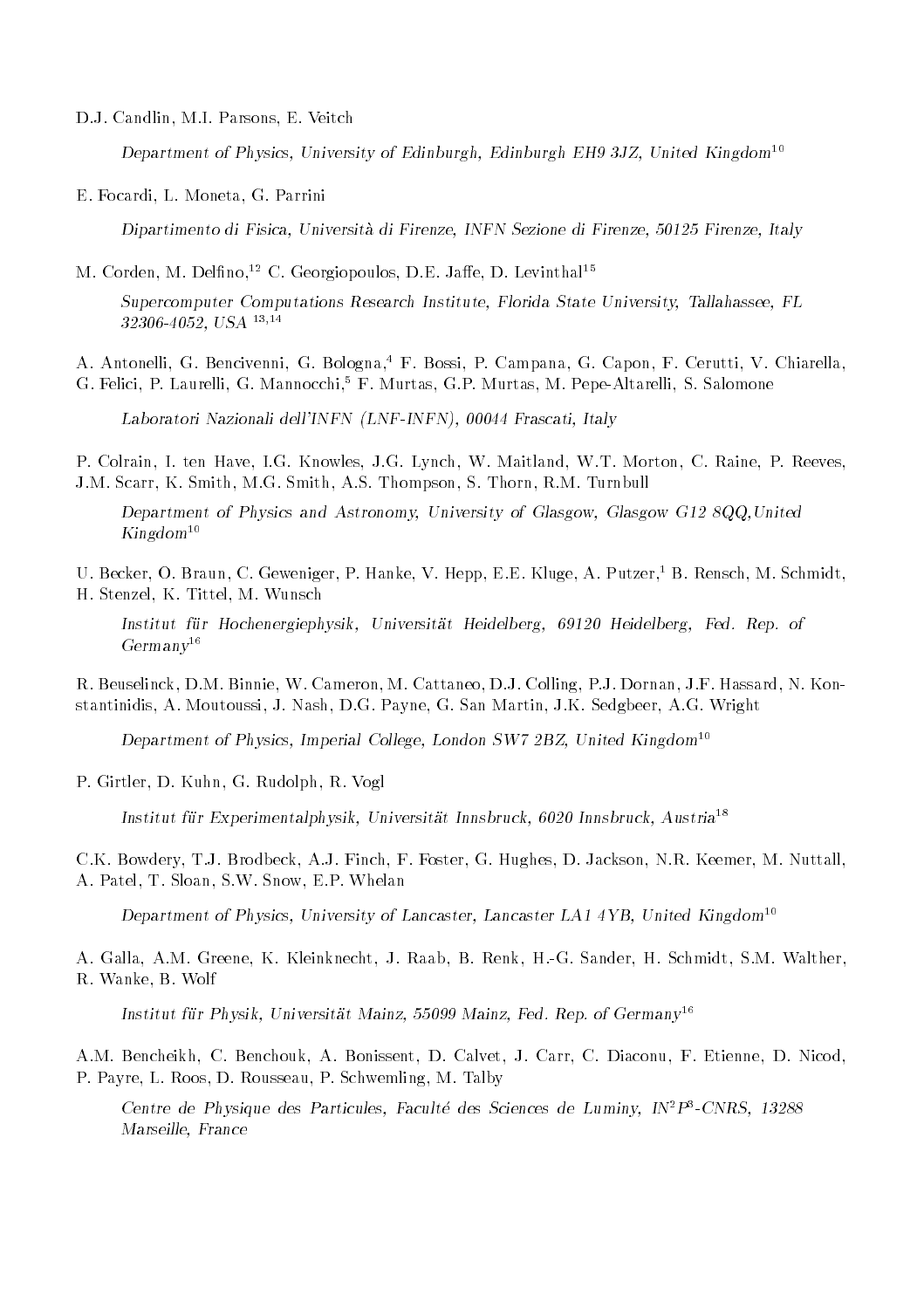S. Adlung, R. Assmann, C. Bauer, W. Blum, D. Brown, P. Cattaneo,<sup>23</sup> B. Dehning, H. Dietl, F. Dydak,<sup>21</sup> M. Frank, A.W. Halley, K. Jakobs, H. Kroha, J. Lauber, G. Lütjens, G. Lutz, W. Männer, H.-G. Moser, R. Richter, J. Schroder, A.S. Schwarz, R. Settles, H. Seywerd, U. Stierlin, U. Stiegler, R. St. Denis, G. Wolf

Max-Planck-Institut fur Physik, Werner-Heisenberg-Institut, 80805 Munchen, Fed. Rep. of  $Germanv^{16}$ 

R. Alemany, J. Boucrot, O. Callot, A. Cordier, M. Davier, L. Duflot, J.-F. Grivaz, Ph. Heusse, P. Janot, D.W. Kim<sup>19</sup> F. Le Diberder, J. Lefrançois, A.-M. Lutz, G. Musolino, H.-J. Park, M.-H. Schune, J.-J. Veillet, I. Videau

 $\emph{Laboratoire de l'Accélérateur Linéaire, Université de Paris-Sud, IN<sup>2</sup>P<sup>3</sup>-CNRS, 91405 Orsay}$ Cedex, France

D. Abbaneo, G. Bagliesi, G. Batignani, U. Bottigli, C. Bozzi, G. Calderini, M. Carpinelli, M.A. Ciocci, V. Ciulli, R. Dell'Orso, I. Ferrante, F. Fidecaro, L. Foà,<sup>1</sup> F. Forti, A. Giassi, M.A. Giorgi, A. Gregorio, F. Ligabue, A. Lusiani, P.S. Marrocchesi, E.B. Martin, A. Messineo, F. Palla, G. Rizzo, G. Sanguinetti, P. Spagnolo, J. Steinberger, R. Tenchini,<sup>1</sup> G. Tonelli,<sup>27</sup> G. Triggiani, A. Valassi, C. Vannini, A. Venturi, P.G. Verdini, J. Walsh

Dipartimento di Fisica dell'Universita, INFN Sezione di Pisa, e Scuola Normale Superiore, 56010 Pisa, Italy

A.P. Betteridge, Y. Gao, M.G. Green, D.L. Johnson, P.V. March, T. Medcalf, Ll.M. Mir, I.S. Quazi, J.A. Strong

Department of Physics, Royal Holloway & Bedford New College, University of London, Surrey  $TW20$  OEX, United Kingdom<sup>10</sup>

V. Bertin, D.R. Botterill, R.W. Clifft, T.R. Edgecock, S. Haywood, M. Edwards, P.R. Norton, J.C. Thompson

Particle Physics Dept., Rutherford Appleton Laboratory, Chilton, Didcot, Oxon OX11 OQX, United Kingdom<sup>10</sup>

B. Bloch-Devaux, P. Colas, H. Duarte, S. Emery, W. Kozanecki, E. Lancon, M.C. Lemaire, E. Locci, B. Marx, P. Perez, J. Rander, J.-F. Renardy, A. Rosowsky, A. Roussarie, J.-P. Schuller, J. Schwindling, D. Si Mohand, B. Vallage

Service de Physique des Particules, DAPNIA, CE-Saclay, 91191 Gif-sur-Yvette Cedex,  $France<sup>17</sup>$ 

R.P. Johnson, A.M. Litke, G. Taylor, J. Wear

Institute for Particle Physics, University of California at Santa Cruz, Santa Cruz, CA 95064,  $USA^{22}$ 

A. Beddall, C.N. Booth, S. Cartwright, F. Combley, I. Dawson, A. Koksal, C. Rankin, L.F. Thompson Department of Physics, University of Sheffield, Sheffield S3 7RH, United Kingdom<sup>10</sup>

A. Böhrer, S. Brandt, G. Cowan,<sup>1</sup> E. Feigl, C. Grupen, G. Lutters, J. Minguet-Rodriguez, F. Rivera,<sup>26</sup> P. Saraiva, U. Schafer, L. Smolik

Fachbereich Physik, Universität Siegen, 57068 Siegen, Fed. Rep. of Germany<sup>16</sup>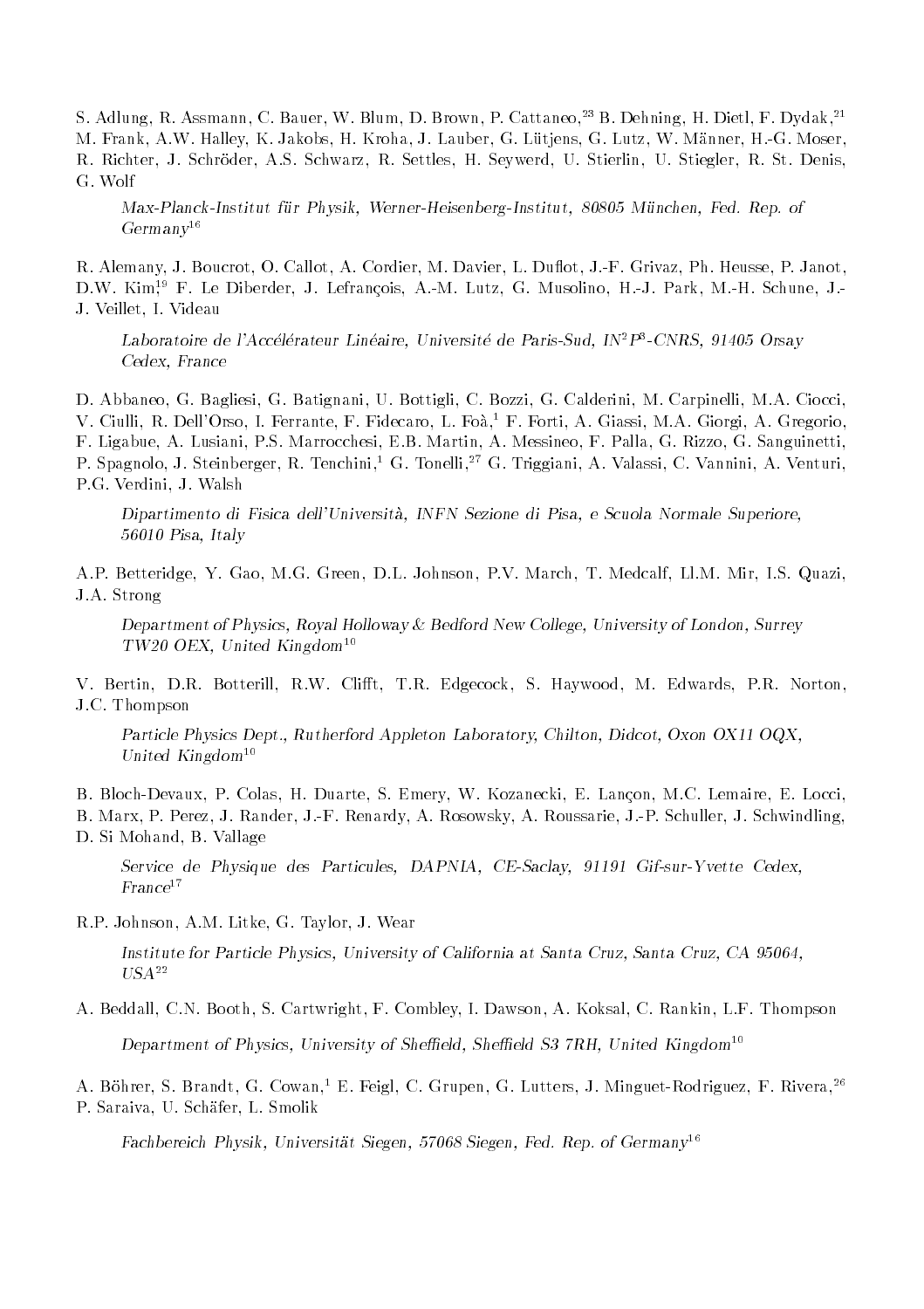L. Bosisio, R. Della Marina, G. Giannini, B. Gobbo, L. Pitis, F. Ragusa<sup>20</sup>

Dipartimento di Fisica, Universita di Trieste e INFN Sezione di Trieste, 34127 Trieste, Italy

L. Bellantoni, W. Chen, J.S. Conway,<sup>24</sup> Z. Feng, D.P.S. Ferguson, Y.S. Gao, J. Grahl, J.L. Harton, O.J. Hayes, H. Hu, J.M. Nachtman, Y.B. Pan, Y. Saadi, M. Schmitt, I. Scott, V. Sharma, J.D. Turk, A.M. Walsh, F.V. Weber, Sau Lan Wu, X. Wu, J.M. Yamartino, M. Zheng, G. Zobernig

Department of Physics, University of Wisconsin, Madison, WI 53706, USA11

- 3Now at Harvard University, Cambridge, MA 02138, U.S.A.
- 4Also Istituto di Fisica Generale, Universita di Torino, Torino, Italy.
- <sup>5</sup>Also Istituto di Cosmo-Geofisica del C.N.R., Torino, Italy.
- $6$ Now at DESY, Hamburg, Germany.
- 7Supported by CICYT, Spain.
- 8Supported by the National Science Foundation of China.
- 9Supported by the Danish Natural Science Research Council.
- <sup>10</sup>Supported by the UK Science and Engineering Research Council.
- <sup>11</sup>Supported by the US Department of Energy, contract DE-AC02-76ER00881.
- 12On leave from Universitat Autonoma de Barcelona, Barcelona, Spain.
- 13Supported by the US Department of Energy, contract DE-FG05-92ER40742.
- 14Supported by the US Department of Energy, contract DE-FC05-85ER250000.
- 15Present address: Lion Valley Vineyards, Cornelius, Oregon, U.S.A.
- <sup>16</sup>Supported by the Bundesministerium für Forschung und Technologie, Fed. Rep. of Germany.
- 17Supported by the Direction des Sciences de la Matiere, C.E.A.
- <sup>18</sup>Supported by Fonds zur Förderung der wissenschaftlichen Forschung, Austria.
- 19Permanent address: Kangnung National University, Kangnung, Korea.
- 20Now at Dipartimento di Fisica, Universita di Milano, Milano, Italy.
- 21Also at CERN, PPE Division, 1211 Geneva 23, Switzerland.
- 22Supported by the US Department of Energy, grant DE-FG03-92ER40689.
- 23Now at Universita di Pavia, Pavia, Italy.
- 24Now at Rutgers University, Piscataway, NJ 08854, USA.
- 25Now at University of Pittsburgh, Pittsburgh, PA 15260, U.S.A.
- 26Partially supported by Colciencias, Colombia.
- 27Also at Istituto di Matematica e Fisica, Universita di Sassari, Sassari, Italy.
- 28Permanent address: Dept. d'Estructura i Constituens de la Materia, Universitat de Barcelona, 08208 Barcelona, Spain.
	- 29Now at SLAC, Stanford, CA 94309, U.S.A.
	- 30Now at University of Chicago, Chicago, IL 60637, U.S.A.

<sup>1</sup>Now at CERN, PPE Division, 1211 Geneva 23, Switzerland.

<sup>2</sup>Permanent address: University of Washington, Seattle, WA 98195, USA.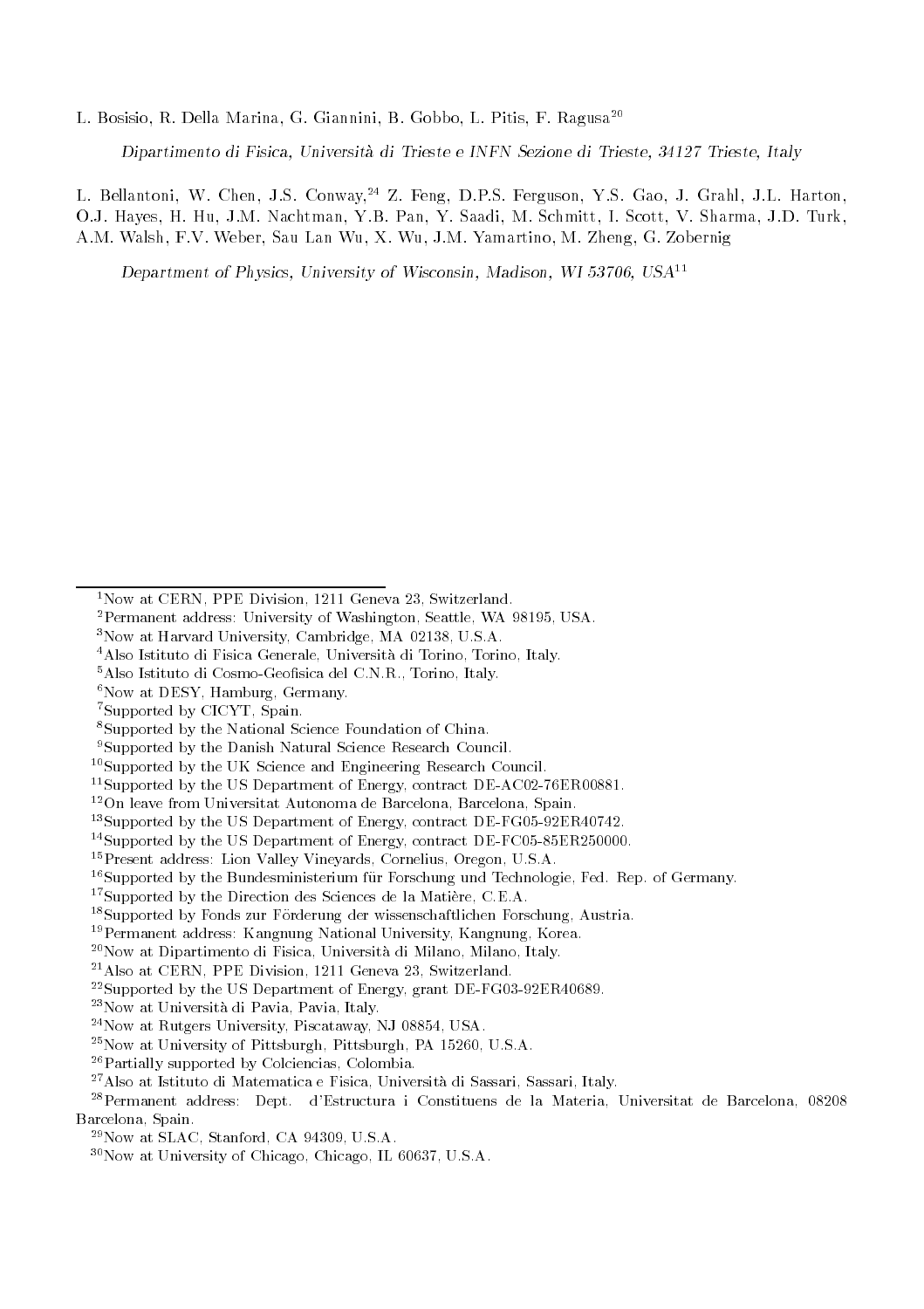#### **Introduction**  $\mathbf{1}$

The experimental situation in kaon production in  $\tau$  decays is still unsatisfactory[1]. Except for K<sup>\*</sup> production, which has been studied through the  $(\tau \to \nu_\tau K^r, K^r \to K^s_S \pi^-, K^s_S \to \pi^+ \pi^-)$  decay chain, the rates for the other Cabibbo-suppressed channels are not very well known. In particular, the measurements of the simplest process

$$
\tau \to \nu_{\tau} K^- \tag{1}
$$

which are few and suffer from low statistics[2, 3] do not permit a precise test of the  $\tau$  -  $\mu$  universality by comparison to the leptonic rate for  $K^- \to \nu_\mu \mu^-$ .

Beyond the K and  $K^*$  channels, additional decay modes with more pions are expected, but they have not yet been investigated experimentally. It is also possible to consider Cabibbo-allowed decays with a pair of kaons: such modes are expected to be at a small level although no reliable theoretical estimate is available. Since some of these final states can involve a charged kaon and a neutral kaon which was often not detected in previous experiments, it is worthwhile to undertake a systematic study of kaon production in  $\tau$  decays.

Such an investigation of 1-prong  $\tau$  decays with the ALEPH detector is described in this letter and the accompanying one [4]. Hadronic  $\tau$  decays are classified according to their  $\pi^0$  multiplicity (up to two  $\pi^0$ 's) and the charged K fraction is determined using a  $dE/dx$  measurement in the central detector (this letter). A complementary search for final states containing  $K^0$ 's is performed using hadronic calorimetry, which is sensitive to the  $\kappa_L^r$  component (the following letter). Combining the two analyses allows separation of the various exclusive decay channels and the measurement of the branching ratios for the dominant modes.

In this letter, ALEPH measurements of the 1-prong charged kaon  $\tau$ -decay rates are presented, i.e.

$$
\tau \to \nu_{\tau} K^{-} \ge 0 \text{ neutrals} \tag{2}
$$

where the neutrals include  $\pi^0$ 's and K<sup>0</sup>'s. The branching fractions for the channels

$$
\begin{array}{rcl}\n\tau & \to & \nu_{\tau} K^{-} \\
\tau & \to & \nu_{\tau} K^{-} \pi^{0} \\
\tau & \to & \nu_{\tau} K^{-} \pi^{0} \pi^{0}\n\end{array} \tag{3}
$$

are extracted, after subtracting small contributions from other decay modes  $(\tau \to \nu_{\tau} K^{-} K^{0}$  and  $\tau \to$  $\nu_{\tau}$ K  $\pi$ °K°) measured with the calorimetric analysis[4].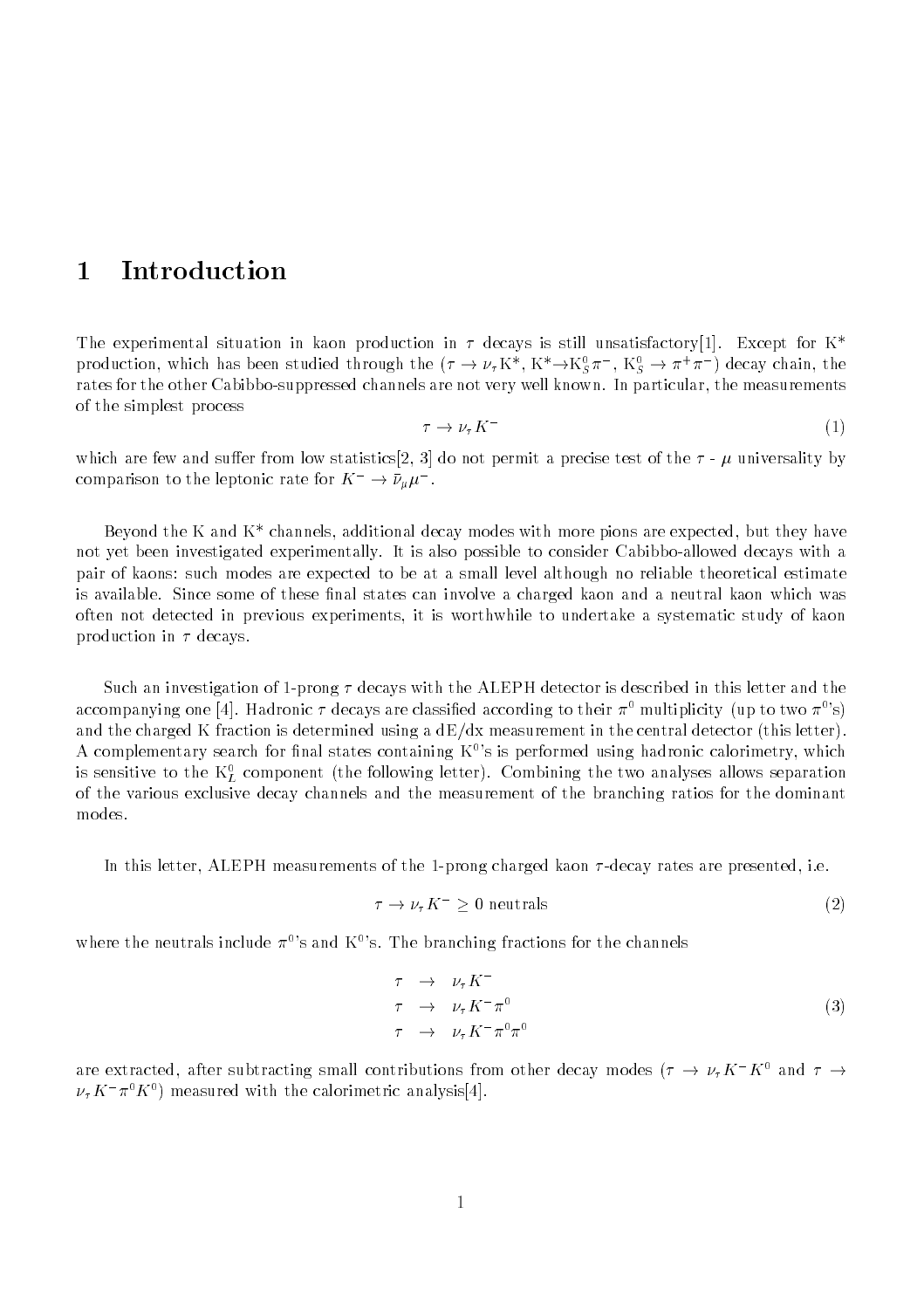# 2 The ALEPH detector and the ionization measurement

A detailed description of the ALEPH detector can be found elsewhere[5]. Charged particle momenta are measured by a magnetic spectrometer consisting of a precision vertex detector (VDET), of a cylindrical drift chamber, the inner tracking chamber  $(ITC)$ , and of a large time projection chamber  $(TPC)$ . The 1.5 T axial magnetic field is provided by a superconducting solenoidal coil. The transverse momentum resolution is  $\sigma_p/p = 6 \times 10^{-1}$ p, with p in GeV/c. Photons are measured with an energy resolution  $\sigma_E/E = 0.18/\sqrt{E}$ , with E in GeV, in the electromagnetic calorimeter (ECAL), a 22 radiation length thick sandwich of lead plates and proportional wire chambers. The fine solid-angle readout segmentation  $(1-x)$  is essential for high-energy  $\pi$  - reconstruction and the 3-fold longitudinal segmentation allows a check of the electromagnetic nature of the detected showers. The 1.2 m thick iron return yoke of the magnet is interleaved with 23 layers of streamer tubes and acts as a hadronic calorimeter (HCAL).

In the data sample used for this analysis, all components of the detector were required to be operational. Furthermore, one of the following trigger conditions was demanded: a minimum ECAL energy of 6 GeV, or a track segment in the ITC pointing to an energy deposit in ECAL of a least 1.2 GeV, or a track segment in the ITC matching the signal of a penetrating particle in HCAL.

Of prime interest for this analysis is the measurement of the ionization deposited by charged particles traversing the TPC gas at atmospheric pressure and sampled up to 330 times on the sense wires of the TPC end-plates. To avoid the large fluctuations caused by  $\delta$ -rays, a truncated mean is used, leaving aside the 40 % largest values. The resulting resolution is 5.0 % for tracks at a polar angle of 90°, decreasing to 4.0 % near 40<sup>0</sup> where the track length is maximum and increasing again to 5.3 % down to 20<sup>0</sup> because of the reduced number of samples.

### 3 Event selection

The present analysis is based on a data sample corresponding to about one million hadronic Z decays collected by ALEPH in 1991 and 1992. Uandidates for the  $\tau^+\tau^-$  final states are selected using an off-line filter, designed to reduce backgrounds with specific cuts while preserving  $\tau^+\tau^-$  candidates in background-free topologies [6]. This goal is achieved using particle identification to reduce Bhabha,  $\mu$ pair and  $\gamma\gamma$ -induced lepton pair backgrounds and applying multiplicity cuts to suppress hadronic Z decays.

Within the geometrical acceptance of 84.2  $\%$  defined for a reliable analysis, the  $\tau^+\tau^-$  filter has an efficiency of 92.8 %, with a background contamination of only 1.6 %, the largest contribution coming from Bhabha events (0.7 %). The one-prong hadronic  $\tau$  decay sample studied is even cleaner with a non- $\tau$  background of 0.1 %.

Decays with only one charged particle originating from the interaction region are selected by requiring a minimum momentum of 2 GeV/c and a positive hadron identification. The latter requirement is based on a likelihood method using ECAL and HCAL information, as described in Ref. 7. In the selected momentum range, hadrons are identified with an efficiency of 98.5  $\%$  (0.9  $\%$  of them being mis-identified as muons). The electron and muon contaminations in the hadron sample are 0.18  $\%$  and 0.22  $\%$ , respectively.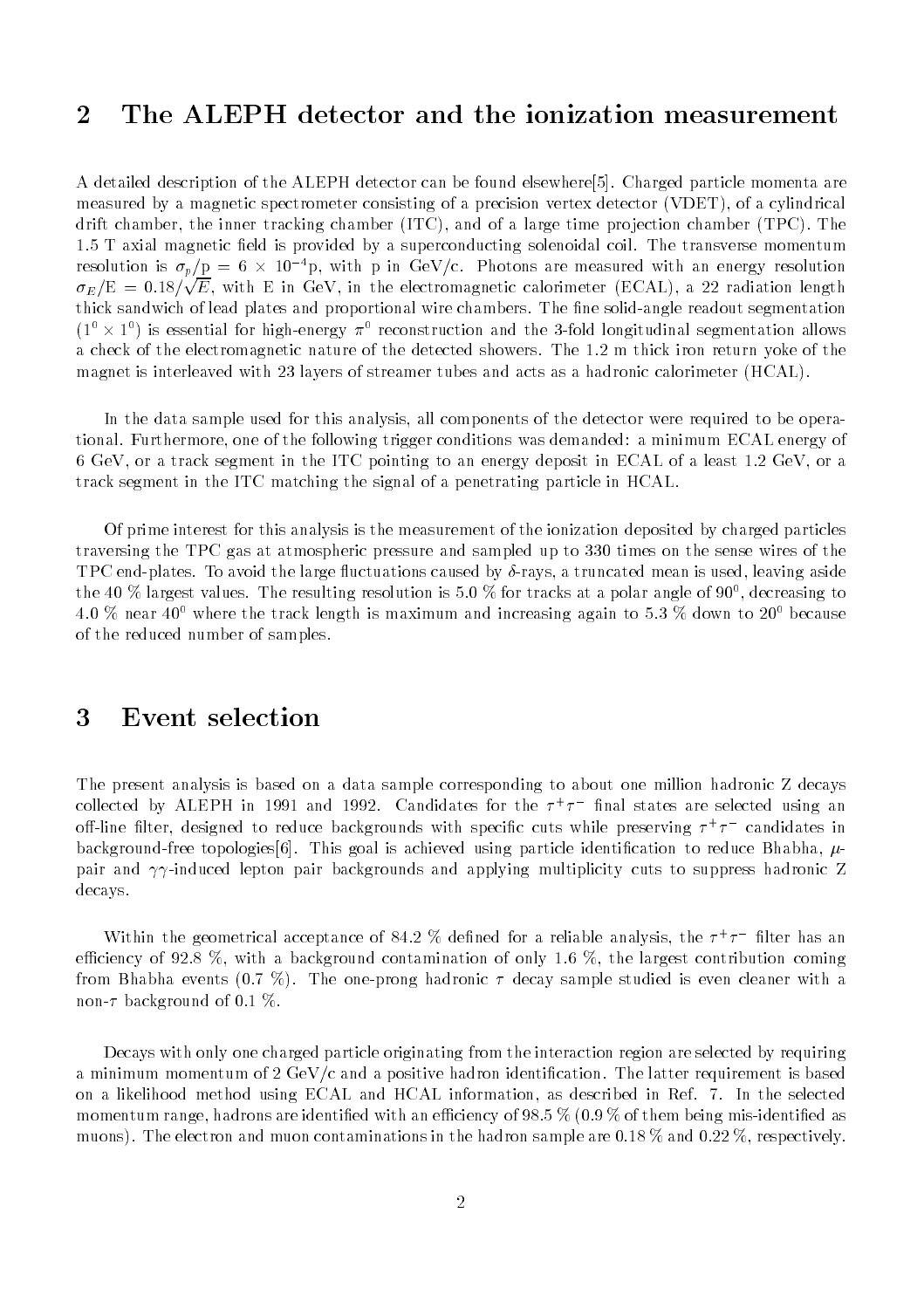Next, photons are identified in ECAL with an energy threshold of 250 MeV and  $\pi^0$ 's are reconstructed with a cut on the  $\gamma\gamma$  invariant mass (0.07 - 0.21 GeV/c<sup>2</sup>). Since high-energy  $\pi^0$  decays cannot be easily resolved and low-energy photons are lost, single photons with an energy in excess of 4 GeV are also retained as  $\pi^0$  candidates<sup>[8]</sup>. Four data samples are defined with respect to the  $\pi^0$  multiplicity : the global sample, with no requirement on the number of  $\pi^0$ 's, is referred to as 'h inclusive', whereas three sub-samples, 'h', 'h $\pi$ <sup>o</sup>', 'h2 $\pi$ <sup>o</sup>', are labelled by the observed number of  $\pi$ <sup>o</sup>'s. Events with additional photons are excluded from these exclusive samples. The efficiencies of this classification for kaon final states are calculated by Monte Carlo[9] to be 84 %, 56 % and 39 % for the 'h', 'h $\pi^0$ ' and 'h2 $\pi^0$ ' samples, respectively, while the corresponding purities (fraction of events in a given class originating from the correct  $\pi^0$  multiplicity) are 98 %, 96 % and 82 %.

The  $\tau^+\tau^-$  -filter selects a sample of 37778 events, yielding 28481 one-prong hadronic  $\tau$  candidates after all cuts, of which 28390 have dE/dx information.

### 4 K/ $\pi$  separation by dE/dx and calibration

The dE/dx measured in the TPC (hereafter called R) is to a very good approximation Gaussiandistributed around the expected value  $R_i$  for a given particle type i. In the standard ALEPH analyses using  $dE/dx$ , the  $R_i$  values are computed using a parametrization of the Bethe-Bloch formula fitted to ALEPH data[10]. The calculations of  $\kappa_i$  and its variance  $\sigma_i^-$  take into account emclencies and geometrical effects, through the number of samplings and the track sample length, which are both angle-dependent and include the effect of the small dead zones between TPC sectors in the end-plates.

Taking these estimates of  $R_i$  and  $\sigma_i$  as a starting point, a finer calibration is performed, taking into account the following facts :

- (i) the standard calibration, obtained mostly from pions in hadronic Z decays corresponding to tracks in general not isolated in the TPC, is not precise enough for the purpose of this analysis where the kaon fraction is expected to be low (a few %).
- (ii) one-prong  $\tau$  decays offer a unique possibility to achieve a better calibration : in contrast to the Z hadronic sample, tracks are completely isolated and unperturbed by the rest of the event. Furthermore, Z and  $\tau$  decays into muons (in the range from 2 to 45 GeV/c) can be used with the advantage of the same angular distribution in the detector as for the hadrons under study. For the sample of  $\tau$  decays into muons, it is important to take into account the small contributions from hadrons mis-identified as muons.

Thus the shape of the R distribution is taken from muons. The distribution  $\rho(x_{\mu})$  of the quantity

$$
x_{\mu} = \frac{R - R_{\mu}}{\sigma_{\mu}}\tag{4}
$$

deviates slightly from a pure Gaussian with zero mean and unit variance and a more precise parametrization is obtained from the muon samples. No significant dependence of  $\rho(x_\mu)$  on momentum is noticed in the 2-45 GeV/c range. The muon R probability density is therefore given by

$$
W_{\mu}(R) = \frac{\rho(x_{\mu})}{\sigma_{\mu}} \tag{5}
$$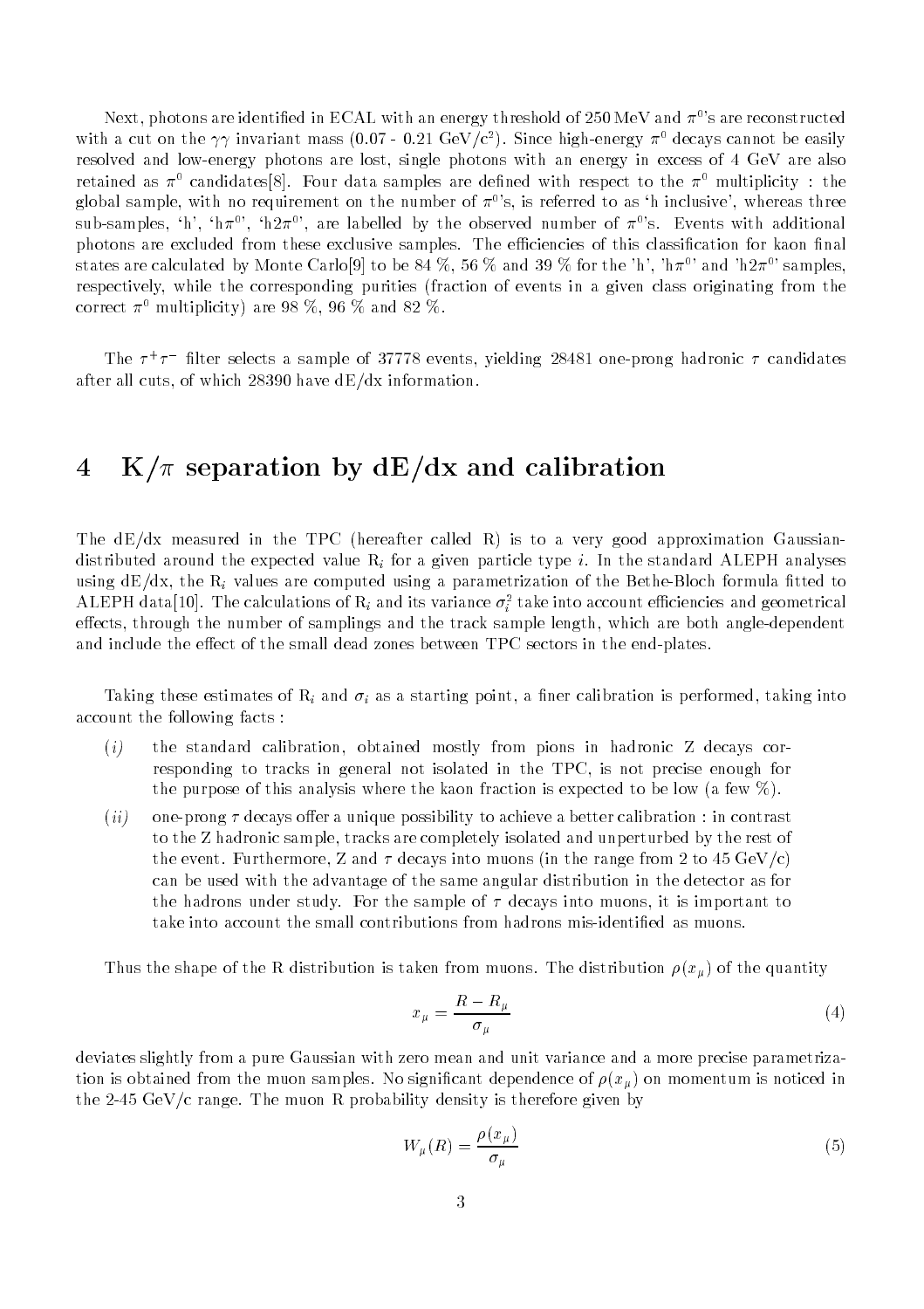with  $x_{\mu}$  defined by (4). The densities  $W_i(R)$  for the other particle types are obtained from the same  $\rho$ distribution and from the calibrated  $R_i$  and  $\sigma_i$ .

The K fraction  $f_K$  is obtained from the distribution of  $x_{\pi}$  (defined analogously to (4)) for the hadron sample which is fitted to a sum of  $\pi$  and K contributions, each proportional to  $W_{\pi,K}(R)$ , respectively. Another approach is to define a kaon estimator for each hadron with ionization  $R$ :

$$
P_K = \frac{W_K(R)}{W_\pi(R) + W_K(R)}\tag{6}
$$

A peak near one in the distribution of this variable signals the presence of kaons.

The  $K/\pi$  separation is momentum-dependent. The variation of the separation parameter

$$
\eta = \frac{R_{\pi} - R_K}{\sigma_{\pi}} \tag{7}
$$

is given in Figure 1.

### 5 Fits and systematic uncertainties

To derive the K fraction in each of the data samples, the respective  $x_{\pi}$  distributions are not only fitted to a linear combination of pion and kaon expected contributions, but also to small components for electrons and muons. This latter contribution does not significantly affect the derived K fraction, but improves the overall description of the ionization loss distribution. The rates for these contaminations are kept fixed, and are given by the Monte Carlo simulation of the particle identification which has been checked with real data. The fits are performed with both unbinned likelihood or binned  $\chi^2$  methods : both procedures yield consistent results and statistical errors. The results quoted below are from the  $\chi^2$  fits.

The fit results for the inclusive hadron sample are given in Figure 2. A significant contribution from kaons is observed corresponding to a clear peak at one in the  $P_K$  distribution. Similar excesses are observed in all hadron samples.

Beyond statistical limitations the main source of uncertainty is the description of the pion dE/dx distribution as a function of momentum. An estimate of the systematic uncertainty involved in this procedure is obtained from fitting a hypothetical K fraction in the muon samples. The distribution of identified muons in  $\tau$  decays is dominated by real muons with a pion contamination taken from the Monte Carlo simulation of the particle identification. A kaon component is left free in the fit (Fig. 3) which yields a fraction  $((0.14 \pm 0.06)\%)$  compatible with the expected kaon mis-identification predicted by the Monte Carlo  $((0.11 \pm 0.02)\%)$ . Fixing this real kaon contribution at the expected value, fits are performed in different momentum bins of the same muon sample searching for an additional (fake) kaon signal located at  $R = R_K + R_\mu - R_\pi$ . Such a procedure is sensitive to a local distortion in the reference distribution  $\rho(x)$  measured with muons, which would reflect into a fake K signal in the hadron  $x_{\pi}$  distribution.

The results of this procedure are given in Table 1 : the values are consistent with zero and they are used to bound possible systematic effects through convolution with the momentum distribution of each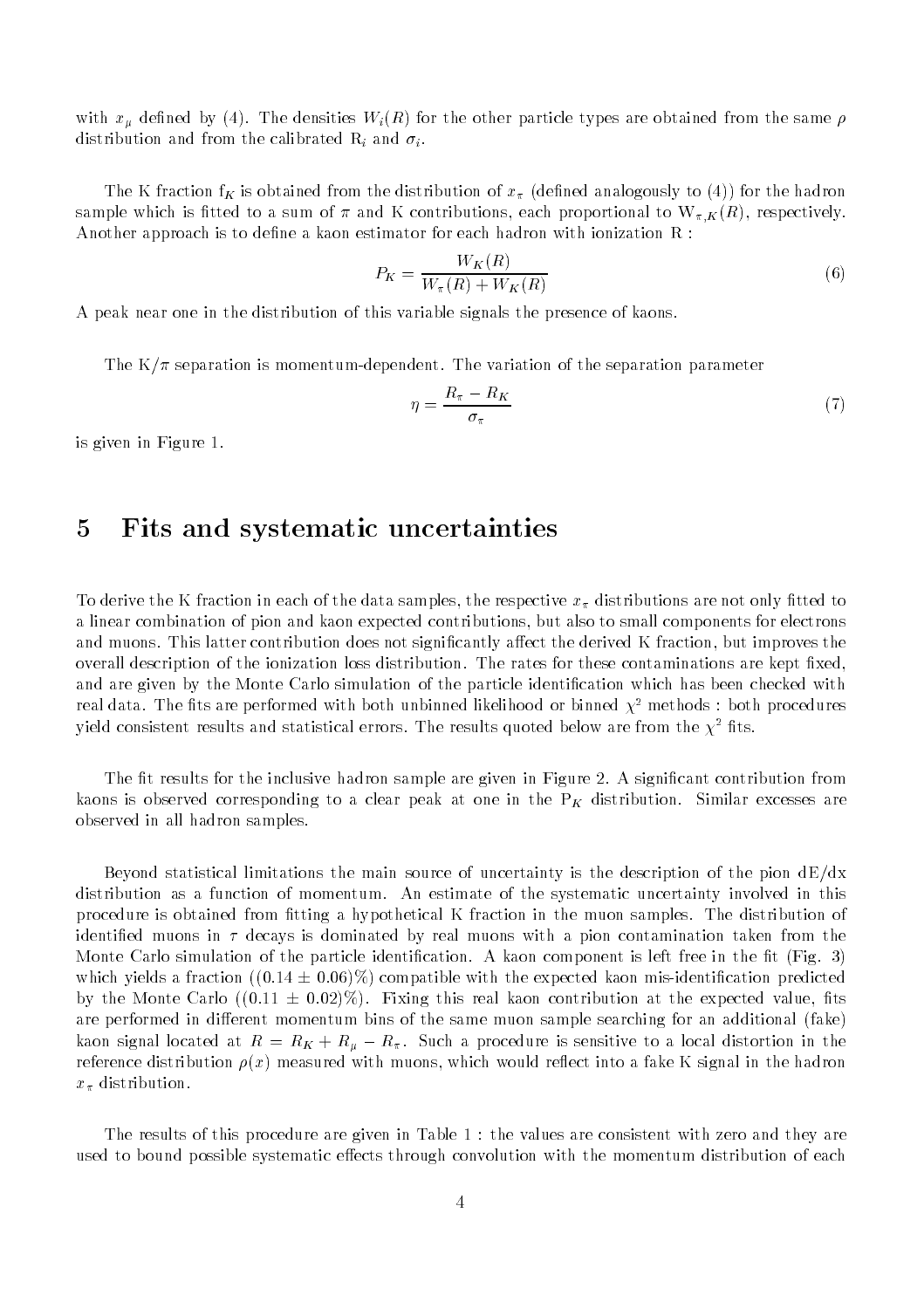hadron sample. The resulting absolute systematic uncertainty on the kaon fraction  $f_K$  is estimated to be 0.22 %, almost independent of the data sample.

The calibrations of R and  $\sigma$  can be checked using the hadron sample. A likelihood fit with 3 parameters (K fraction, deviation  $\Delta R$  from expected mean  $R_{\pi}$  value and ratio  $\lambda$  of the standard deviation to the expected value  $\sigma_{\pi}$ ), yields

$$
\Delta R = -0.00072 \pm 0.00084
$$
  

$$
\lambda = 1.0014 \pm 0.0097
$$
 (8)

The values are consistent with the calibration based on muons and show that the knowledge of the absolute ionization loss scale is at the 0.1 % level, while the standard deviation is known to about 1 %.

Additional checks are possible :

- (i) Because the large kaon mass cannot be neglected in  $\tau$  decays, the K fraction is expected to vanish below the kinematic threshold of 3.6  $GeV/c$  (except for a very small contribution from radiative events). In the range  $2-3.5 \text{ GeV/c}$ , the inclusive sample with  $f_K = (0.08 \pm 0.34)\%$  is consistent with the Monte Carlo expectation,  $f_K^{\perp\perp} =$  (0.05 ± 0.03)%. This test is less precise than the quoted systematic uncertainty, but it is consistent and completely independent.
- (ii) The K $\pi$ <sup>0</sup> channel should be dominated by the K\*(892) resonance, characterized by a smaller Q value compared to the  $\rho \rightarrow \pi \pi^+$ . A cut on the K  $\pi$  mass below 1 GeV/c<sup>2</sup> isolates most of the  $K^*$  events, hence the K sample. Defining r as the ratio of the  $f_K$ values above and below the cut, a good agreement is observed between data and Monte Carlo with r values of  $(8 \pm 3)\%$  and  $(8.6 \pm 1.0)$  %, respectively. If the measured f<sub>K</sub> were due to fake kaons  $r$  would be consistent with unity. While this test is a factor of two more precise than the quoted systematics, it relies on K\* dominance. So the more conservative estimate is preferred.

Less important contributions to the systematic uncertainty are estimated, such as those related to the selection efficiency of a given channel and its purity. The relative uncertainties for this source vary from 2 to 4  $\%$ , depending on the sample. The final values for systematic uncertainties are quoted with the final results in Table 2.

# 6 Discussion of the results

The K fractions, as obtained by the fits, are given in Table 2. The quality of the fits is good and the resulting statistical power is close to that of an ideal analysis identifying kaons perfectly on an event-byevent basis, the sensitivity being degraded by only a factor of 0.75.

Given the selection procedure, it is possible that additional K<sup>0</sup>'s could be present in the same  $\tau$ hemisphere. Almost all  $\kappa_{S}^{\ast}$  decays to  $\pi^+\pi^-$  would have at least one extra track pointing to the interaction vertex and hence the efficiency for keeping these decays is very small. Most  $K^0$  contamination would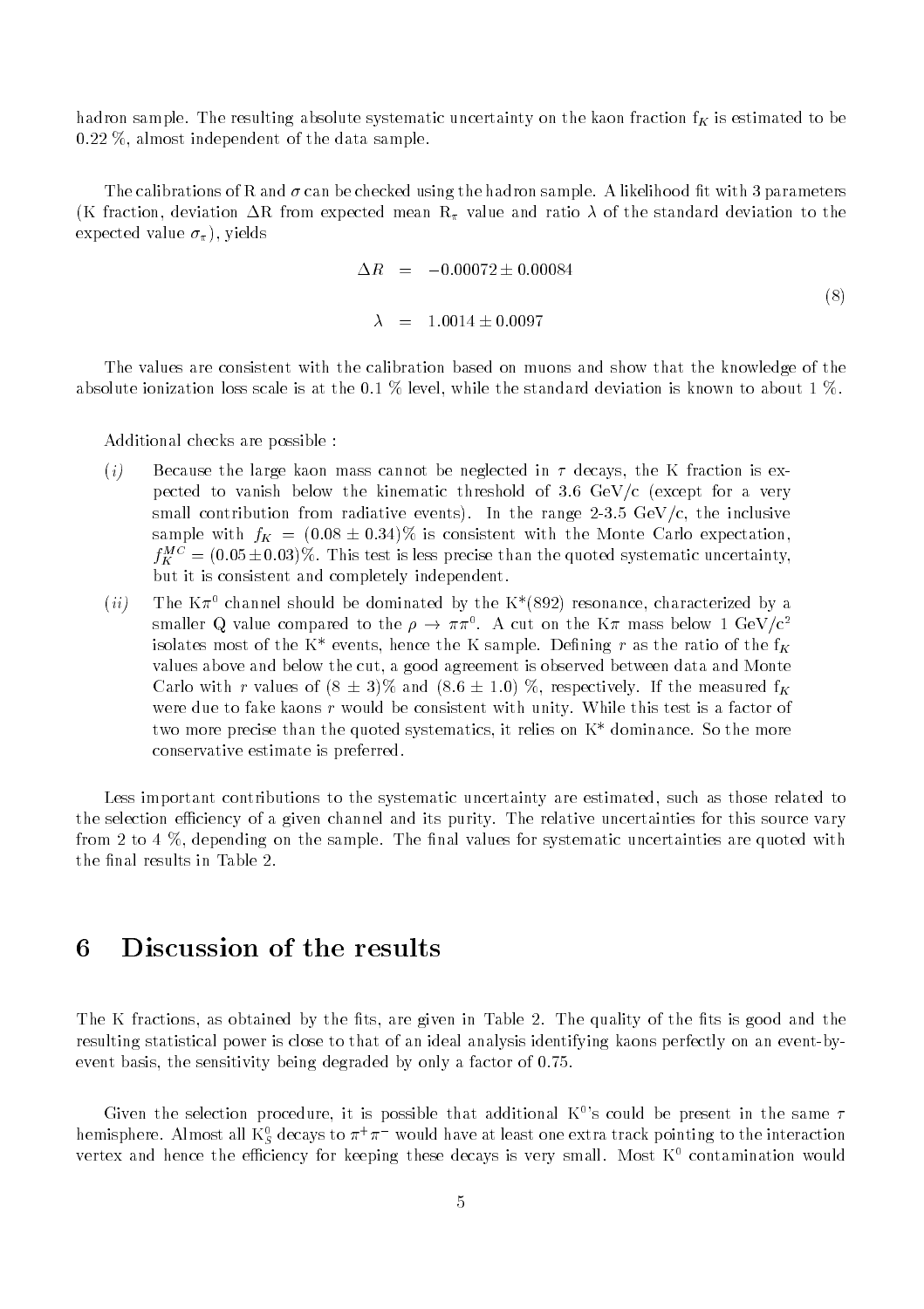therefore come from  $\mathrm{K}^0_S$  's decaying into  $\pi^0\pi^0,\mathrm{K}^0_S$  's not decaying in the TPC and  $\mathrm{K}^0_L$  's. These contributions can be estimated with the KORALZ Monte Carlo[9] up to a scale factor, since the decay modes in question are not yet experimentally measured. In addition, some possible decay channels like

$$
\tau \to \nu_{\tau} K^{-} K^{0} \tag{9}
$$

are not yet simulated in KORALZ and are treated separately in a model assuming a spin-one state for the K K system ".

By performing a dedicated complementary search for  $\kappa_L$  candidates in HCAL, these contributions can be evaluated directly from the data. Searching for  $K^0_L$ 's rather than  $K^0_S$ 's has the advantage of being completely independent of the present analysis using tracks (TPC) and photons (ECAL). The  $\kappa_L$  analysis is described separately[4] and studies the decay modes

$$
\tau \to \nu_{\tau} h^{-} K^{0} \tag{10}
$$

and

$$
\tau \to \nu_{\tau} h^{-} \pi^{0} K^{0} \tag{11}
$$

Contamination of the present event samples by the K K and K  $\pi^\circ$  K channels are computed  $\blacksquare$ using the Monte Carlo simulation normalized to the measured total rate in the  $\kappa_L^*$  analysis[4]. The corresponding values are used to correct the measured branching ratios into the final states of interest for the present analysis.

The final results are given in Table 2. For each channel, the efficiency and the background are computed with the Monte Carlo and the corrections for  $K^0$  production  $(\Delta N_K)$  are indicated. The latter have a different meaning for the different channels : in the inclusive mode (2)  $\Delta N_K$  is the loss of events with  $\mathrm{K}^0_S$ 's decaying to  $\pi^+\pi^-$ , whereas for the exclusive modes (3) it refers to the background from channels with additional  $K^0$ 's.

The total one-prong inclusive K rate

$$
B(\tau \to \nu_{\tau} K^{-} \ge 0 \pi^{0} \ge 0 K^{0}) = (1.60 \pm 0.07 \pm 0.12)\% \tag{12}
$$

agrees well with the world average [11],  $(1.68 \pm 0.24)\%$ . However the treatment of K<sup>0</sup>'s is explicit in this analysis.

The improvement in the single K channel is signicant with

$$
B(\tau \to \nu_{\tau} K^{-}) = (0.64 \pm 0.05 \pm 0.05)\% \tag{13}
$$

to be compared to the world average[11],  $(0.67 \pm 0.23)\%$ , which was not corrected for K<sup>0</sup> production. A test of the Standard Model can be performed in the strange sector of the  $\tau$ : using the electron branching ratio from Ref. 7, the ratio

$$
\frac{B(\tau \to \nu_{\tau} K^{-})}{B(\tau \to \nu_{\tau} e \bar{\nu}_{e})} = 0.035 \pm 0.004
$$
\n(14)

can be compared to the value of  $(0.0393 \pm 0.0002)$  expected from  $\tau$  -  $\mu$  universality, the measured  $K \rightarrow \mu\nu$  decay rate [11] and radiative corrections [12]. Fitting the K fraction in each momentum bin, the K momentum spectrum agrees with the expected distribution including the effect of  $\tau$  polarisation.

<sup>&</sup>lt;sup>1</sup>A spin-0 state would correspond to a second-class current in  $\tau$  decay.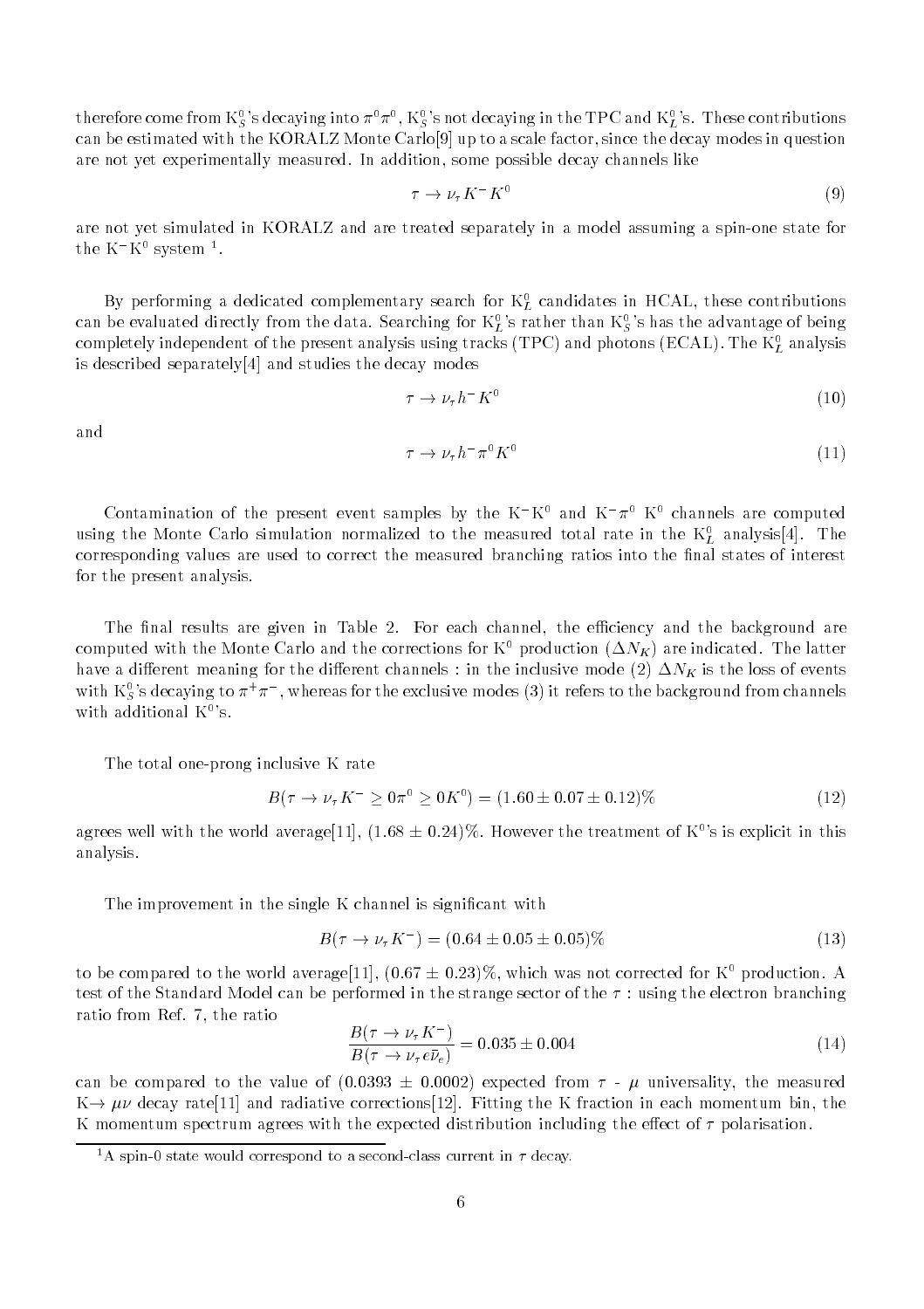The observed branching ratios for the other modes are

$$
B(\tau \to \nu_{\tau} K \pi^{0}) = (0.53 \pm 0.05 \pm 0.07)\%
$$
  
\n
$$
B(\tau \to \nu_{\tau} K \pi^{0} \pi^{0}) = (0.04 \pm 0.03 \pm 0.02)\%
$$
\n(15)

The K<sup>\*</sup>(892) is expected to dominate the  $\tau \to \nu_\tau K \pi$  channel. Previous measurements have studied the mode  $\kappa_{S}^{z}\pi$  , with  $\kappa_{S}^{z}\to\pi^{+}\pi^{-}$  . The present result for the  $\kappa\pi^{z}$  mode is consistent with the world average using  $\kappa_{\rm S} \pi_{\rm o}$  , with a comparable uncertainty. The K $\pi^{\circ}$  mass distribution, obtained from separate  $dE/dx$  fits in each mass bin, is well-described by the K<sup>\*</sup> resonance (Fig. 4) and other small non-K $\pi$ <sup>0</sup> contributions obtained by KORALZ. The fitted mass is  $903 \pm 8$  MeV, in good agreement with the standard value[11], while the fitted resolution of 46  $\pm$  5 MeV matches the Monte Carlo value of 48  $\pm$ 2 MeV. The branching ratio for  $\tau \to \nu_{\tau} K^*$  is given in the following letter [4] taking into account the measurements of the  $K\pi^0$  and  $K^0\pi$  final states.

Finally, the sum of the exclusive modes considered here and in Ref. 4 saturates the one-prong inclusive K rate within experimental accuracy, thus ruling out other exclusive channels (with more  $\pi^0$ 's or more K $^{\rm o}$ 's) at the 0.2  $\%$  level :

$$
B_{K\text{incl}} - (B_K + B_{KK^0} + B_{K\pi^0} + B_{K\pi^0K^0} + B_{K\pi^0\pi^0}) = (0.05 \pm 0.13)\% \tag{16}
$$

#### **Summary**  $\overline{7}$

Using  $dE/dx$  measurements in the ALEPH TPC, K- $\pi$  separation at more than 2 standard deviations is possible over almost the full momentum range. The inclusive rate of one-prong  $\tau$  decays with a charged kaon is measured. Using a classification of final states with  $\pi^0$  reconstruction and a complementary calorimetric method of  $\kappa_L$  detection[4], several exclusive decay modes are identified and measured for the first time:

$$
B(\tau \to \nu_{\tau} K^{-} \ge 0\pi^{0} \ge K^{0}) = (1.60 \pm 0.07 \pm 0.12)\%
$$
  
\n
$$
B(\tau \to \nu_{\tau} K^{-}) = (0.64 \pm 0.05 \pm 0.05)\%
$$
  
\n
$$
B(\tau \to \nu_{\tau} K^{-}\pi^{0}) = (0.53 \pm 0.05 \pm 0.07)\%
$$
  
\n
$$
B(\tau \to \nu_{\tau} K^{-}\pi^{0}\pi^{0}) = (0.04 \pm 0.03 \pm 0.02)\%
$$
 (17)

These results agree with previous measurements when available  $[2, 3, 13, 14]$ , but are significantly more precise.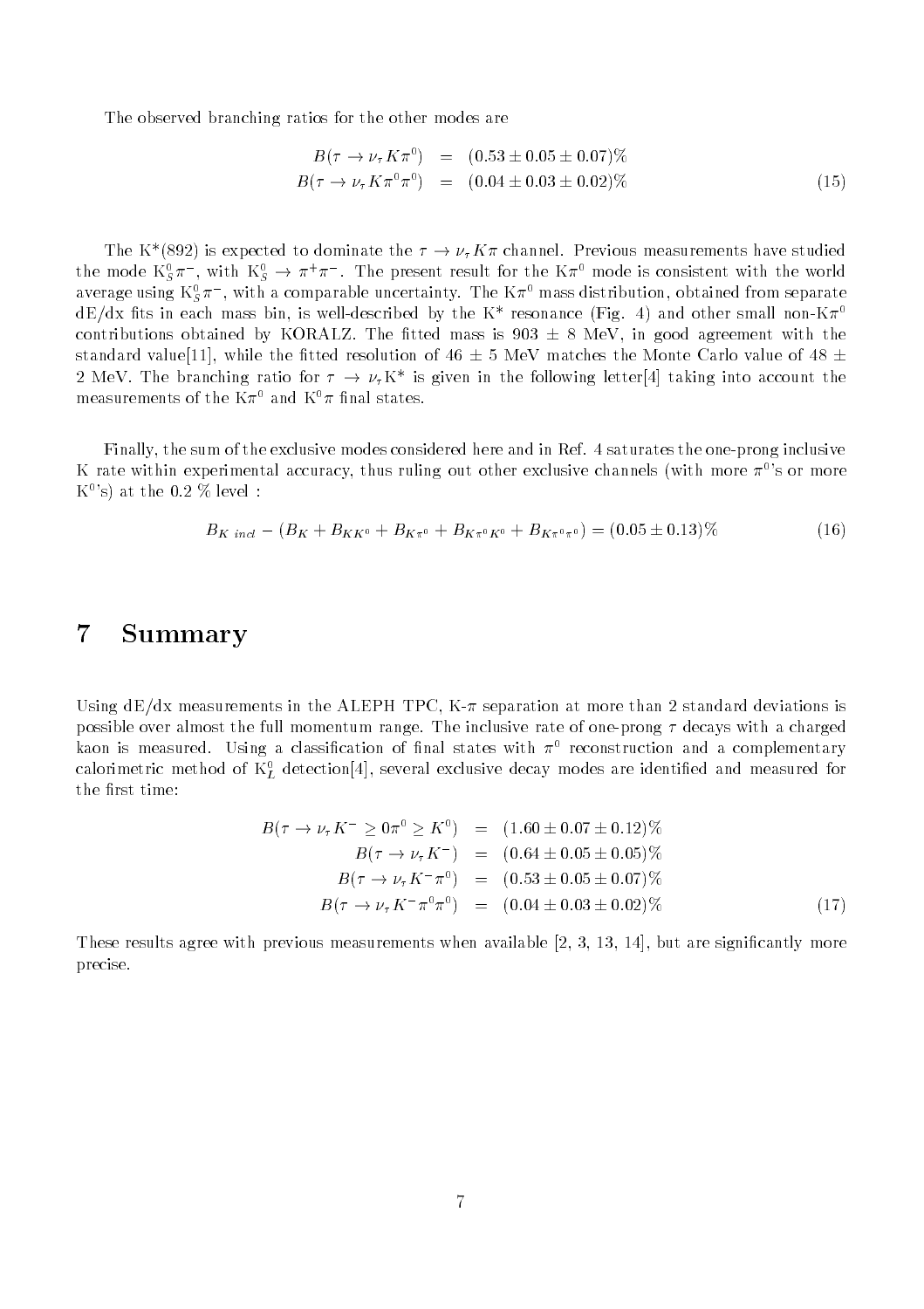## Acknowledgments

We wish to thank our colleagues from the accelerator divisions for the successful operation of LEP. We are indebted to the engineers and technicians in all our institutions for their contribution to the excellent performance of ALEPH. Those of us from non-member countries thank CERN for its hospitality.

# References

- [1] For a recent review see: M. Davier, Proceedings of the 2nd International Workshop on  $\tau$  Lepton Physics (Colombus 1992), K.K. Gan ed., World Scientific (1993)
- [2] C.A. Blocker et al., Mark II Coll., Phys. Rev. Lett. 48 (1982) 1586
- [3] G.B. Mills et al., DELCO Coll., *Phys. Rev. Lett.* **52** (1984) 1944
- [4] D. Buskulic et al., ALEPH Coll., following letter, preprint CERN-PPE/94-059
- [5] D. Décamp et al., ALEPH Coll., Nucl. Inst. and Methods A294 (1990) 121
- [6] D. Buskulic et al., ALEPH Coll., CERN-PPE/94-030 (Feb. 94), to be published in Z. Phys.
- [7] D. Décamp et al., ALEPH Coll., Z. Phys. C54 (1992) 211
- [8] D. Buskulic et al., ALEPH Coll., Z. Phys. C59 (1993) 369
- [9] S. Jadach, B.F.L. Ward, and Z. Was, Comp. Phys. Comm.  $66(1991)276$ . KORALZ version 3.8; S. Jadach, J.H. Kuhn, and Z. Was, Comp. Phys. Comm. 64(1991)275.
- [10] D. Buskulic et al., ALEPH Coll., *Phys. Lett.* **B303** (1993) 198; W. Atwood et al., *Nucl. Instrum. Meth.* **A306** (1991) 446
- [11] Review of Particle Properties, *Phys. Rev.* **D45** (1992)
- [12] W.J. Marciano and A. Sirlin, Phys. Rev. Lett. 61 (1988) 1815
- [13] Preliminary results for some of these channels from DELPHI and OPAL collaborations have been presented : A. Schwarz, XVI-th International Symposium on Lepton-Photon Interactions, Cornell University (August 93)
- [14] M. Battle et al., CLEO Coll., Measurement of Cabibbo-suppressed decays of the  $\tau$  lepton, Cornell University preprint CLNS 94/1273 (Feb.94)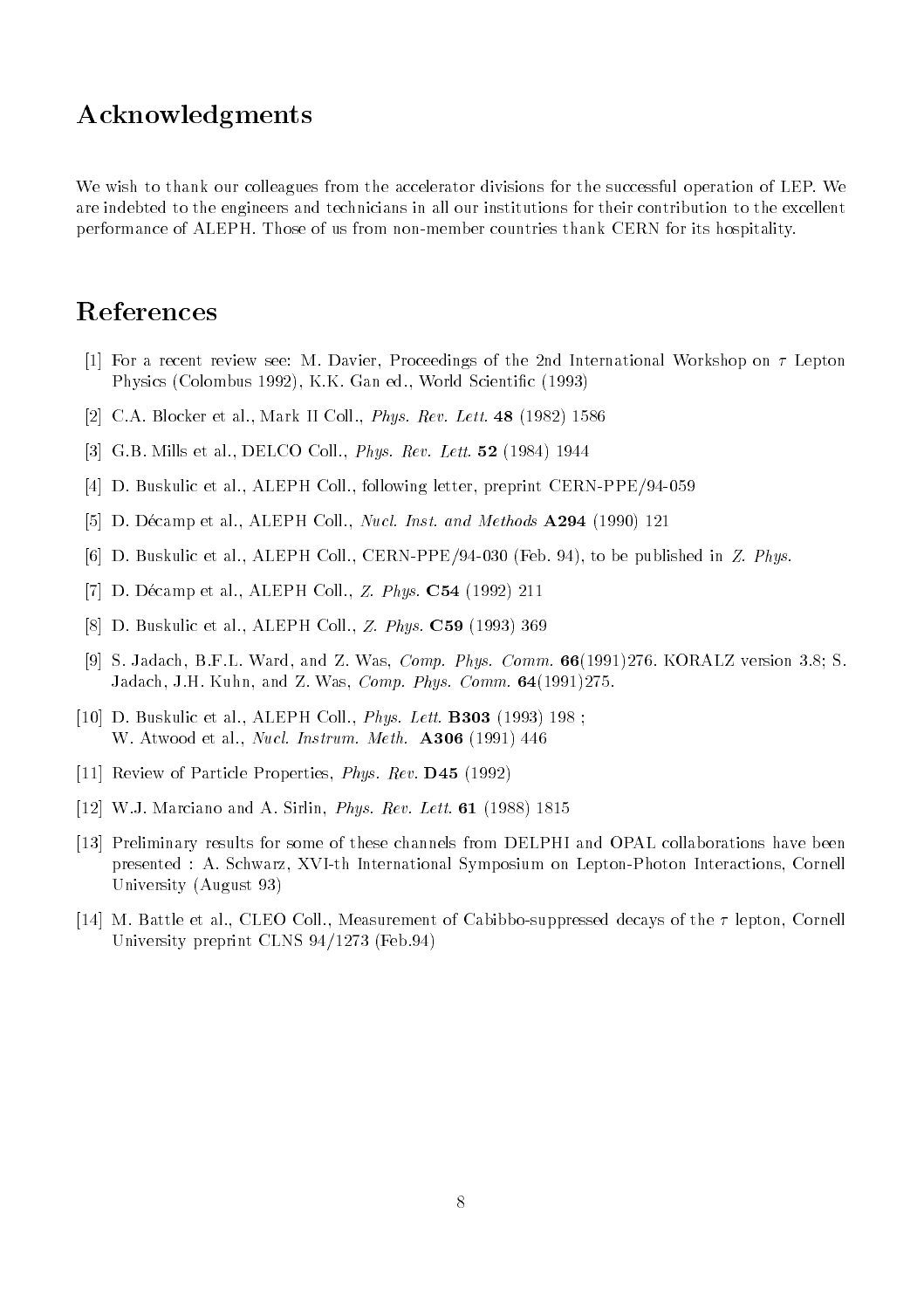| muon source                           | momentum range<br>(GeV/c) | $f_K(\%)$        |
|---------------------------------------|---------------------------|------------------|
| $\tau \to \nu_\tau \mu \bar{\nu}_\mu$ | $2 - 5$                   | $0.10 \pm 0.39$  |
|                                       | $5 - 10$                  | $-0.29 \pm 0.21$ |
|                                       | $10 - 20$                 | $0.14 \pm 0.17$  |
|                                       | $20 - 45$                 | $0.02 \pm 0.22$  |
| $Z^0 \rightarrow \mu^+ \mu^-$         | 45.6                      | $0.07 \pm 0.08$  |

Table 1: Fake K fractions  $f_K$  used to estimate global systematic uncertainties: in the case of muons from  $\tau$  decays, the mis-identification of kaons as muons is taken into account in the fit and is not counted as a signal.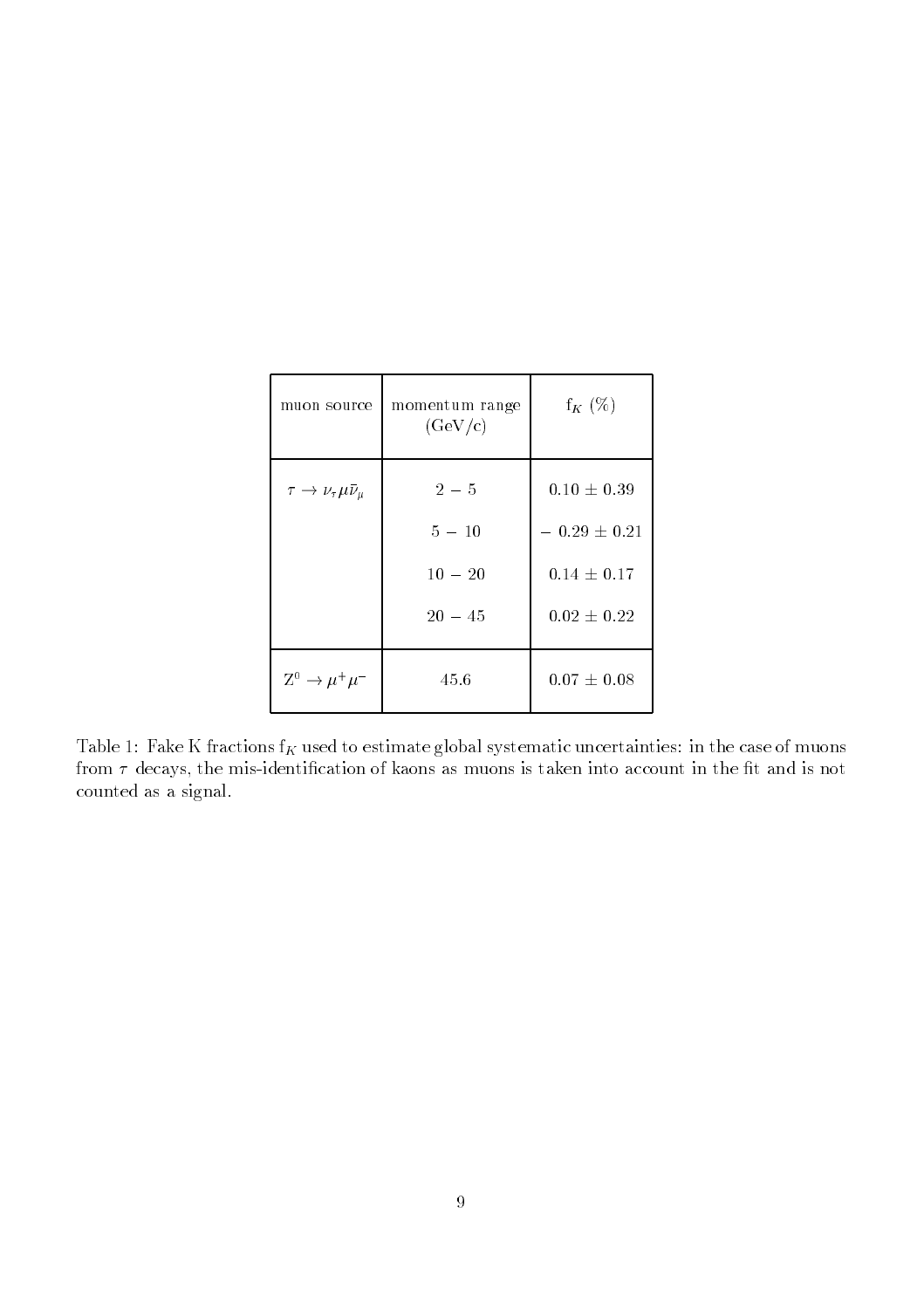| sample                     | 'h inclusive'                          | $\cdot_h$ ,              | $\mathbf{h} \pi^0$       | 'h 2 $\pi^0$ '           |
|----------------------------|----------------------------------------|--------------------------|--------------------------|--------------------------|
| decays                     | 28390                                  | 6764                     | 11503                    | 2788                     |
| $f_K(\%)$                  | $3.17 \pm 0.14$                        | $5.85 \pm 0.41$          | $2.09 \pm 0.19$          | $0.90 \pm 0.30$          |
| $\chi^2/\text{DF}$         | 1.3                                    | 1.0                      | 1.1                      | 0.9                      |
| $N_K$                      | $900 \pm 40$                           | $396 \pm 28$             | $240 \pm 22$             | $25 \pm 8$               |
| channel                    | $\nu_{\tau} K \geq 0 \pi^0 \geq 0 K^0$ | $\nu_{\tau}$ K           | $\nu_{\tau} K \pi^0$     | $\nu_\tau K \pi^0 \pi^0$ |
| correction<br>$\Delta N_K$ | $+ 67 \pm 24$                          | $-$ 60 $\pm$ 22          | $-20 \pm 8$              | $-14 \pm 4$              |
| efficiency $(\%)$          | 63.8                                   | 55.6                     | 44.0                     | $30.3\,$                 |
| $B_K(\%)$                  | $1.60 \pm 0.07 \pm 0.12$               | $0.64 \pm 0.05 \pm 0.05$ | $0.53 \pm 0.05 \pm 0.07$ | $0.04 \pm 0.03 \pm 0.02$ |

Table 2: Results from the  $dE/dx$  fit and final branching fractions for inclusive and exclusive final states with statistical and systematic uncertainties, respectively.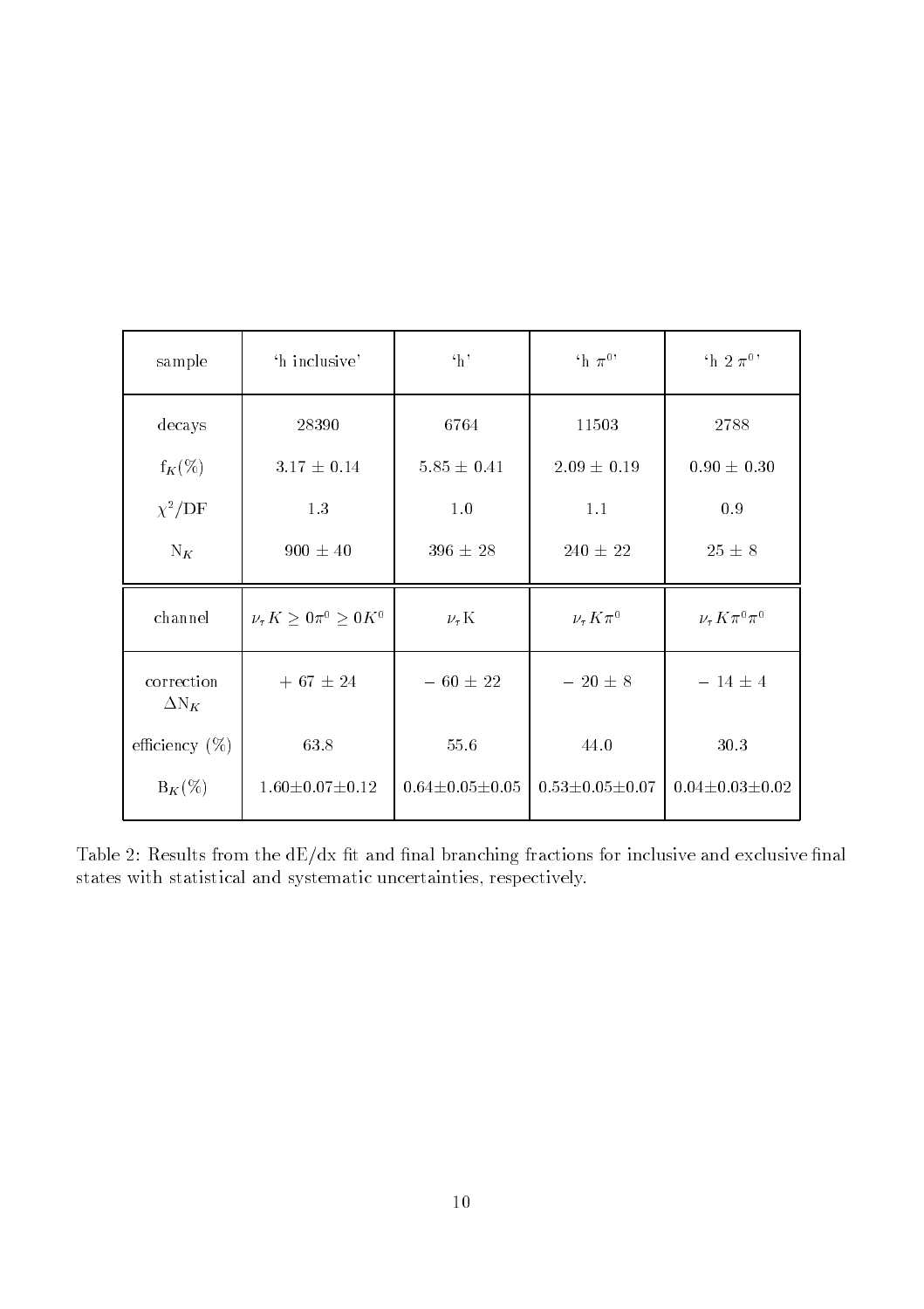

Figure 1: K- $\pi$  separation parameter  $\eta$  as a function of momentum.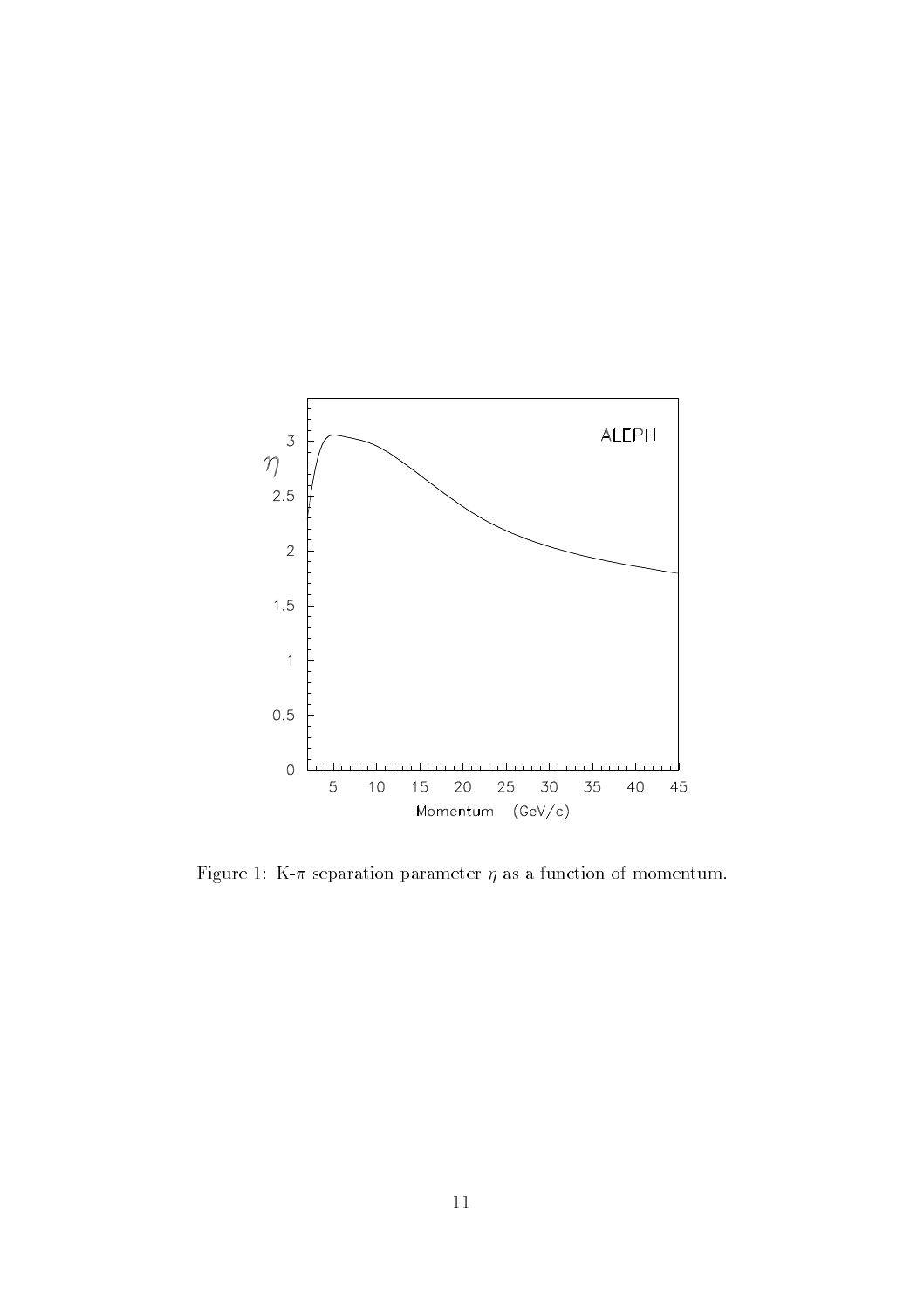

Figure 2: (a) Fit to the  $x_{\pi}$  distribution in 1-prong inclusive hadronic  $\tau$  decays with the dominant  $\pi$  contribution, the  $\mu$  and e contaminations and the fitted K component.(b) Distribution of the estimator  $P_K$  for the same sample. The shaded histograms correspond to the sum of all 'background'  $\pi$ ,  $\mu$ , e contributions, the K signal being added for the full histogram.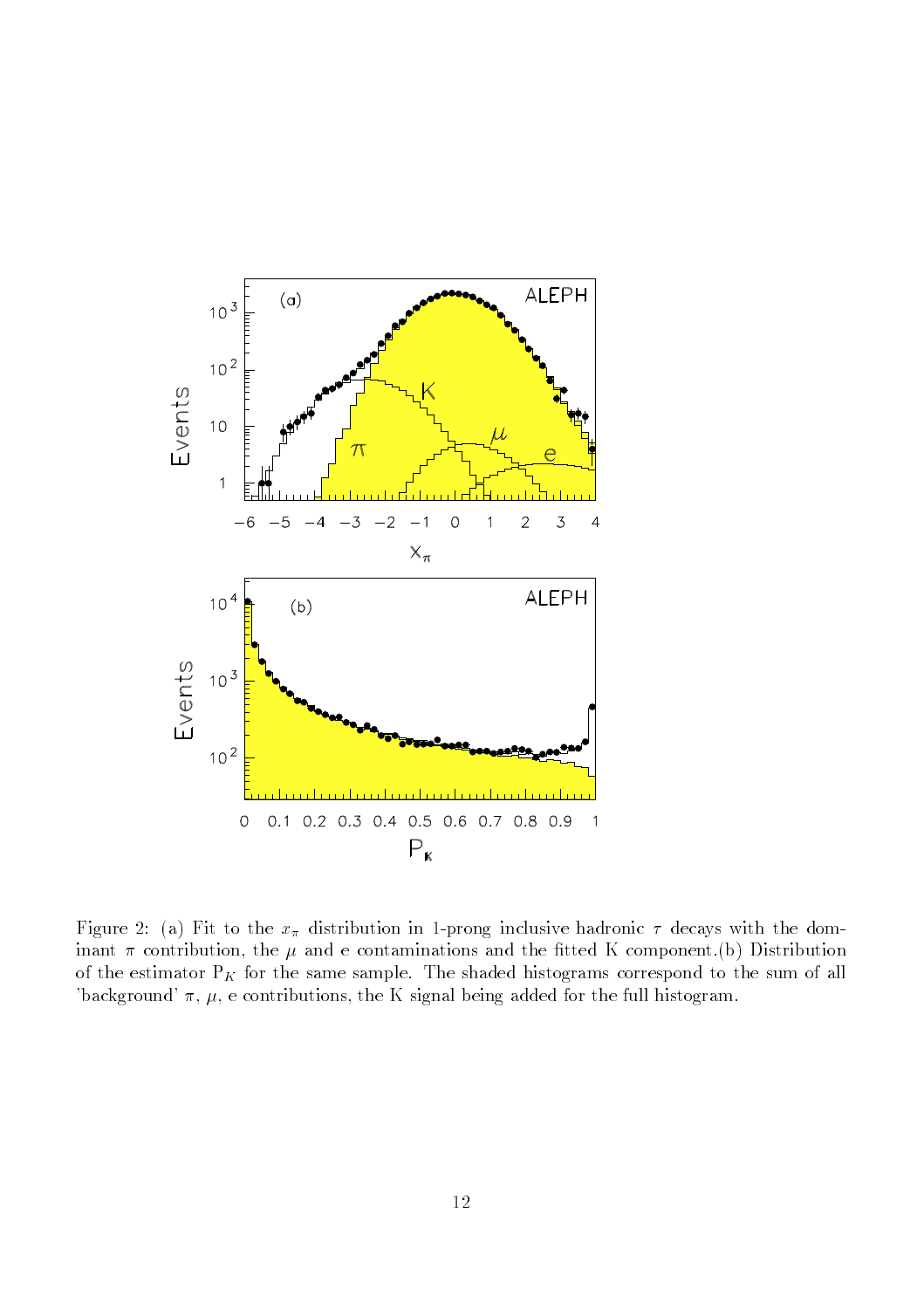

 $\mathcal{F}^{\text{max}}$  ,  $\mathcal{F}^{\text{max}}$  ,  $\mathcal{F}^{\text{max}}$  and  $\mathcal{F}^{\text{max}}$  is an and  $\mathcal{F}^{\text{max}}$  , with  $\mathcal{F}^{\text{max}}$  , and  $\mathcal{F}^{\text{max}}$  , and  $\mathcal{F}^{\text{max}}$ from mis-identification. (b) Distribution of the estimator  $P_K$  for the same sample. The shaded histograms correspond to the sum of all 'background'  $\pi$ ,  $\mu$  contributions, the K signal being added for the full histogram.